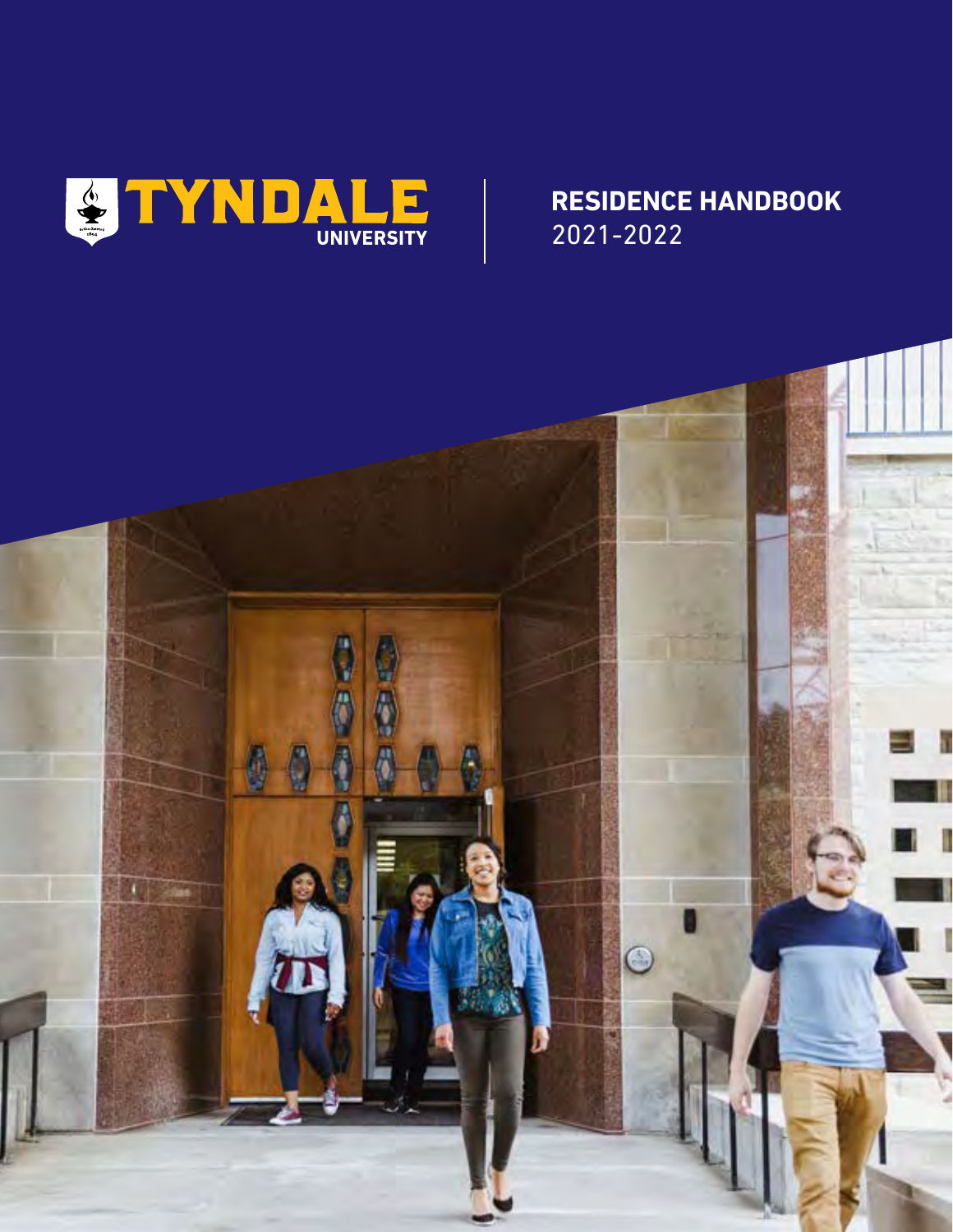# **TABLE OF CONTENTS**

| 4                          | <b>Section 1: Introduction</b>                                                                                                          |
|----------------------------|-----------------------------------------------------------------------------------------------------------------------------------------|
| 4                          | <b>Residence Life</b>                                                                                                                   |
| 4                          | <b>Philosophy of Residence Life</b>                                                                                                     |
| 4                          | <b>Residence Book Outlined</b>                                                                                                          |
| 5<br>5<br>5<br>5<br>5<br>5 | <b>Residence Life Leadership</b><br>Residence Advisors (RA)<br><b>RLC</b><br><b>Residence Halls</b><br>Residence Move-In/Move-Out Forms |
| 6                          | <b>Departures from Residence</b>                                                                                                        |
| 6                          | Moving Off Residence at the End of the Semester                                                                                         |
| 6                          | Damages & Repairs                                                                                                                       |
| 7                          | <b>Summer Residence Opportunity (n/a for 2021)</b>                                                                                      |
| 8                          | <b>Section 2: Residence Life: Policy &amp; Procedure</b>                                                                                |
| 8                          | <b>Residence Programing</b>                                                                                                             |
| 8                          | <b>All Rez Meetings</b>                                                                                                                 |
| 8                          | <b>Hall Events</b>                                                                                                                      |
| 8                          | <u> Community Building: Residence Code of Conduct</u>                                                                                   |
| 8                          | <b>Community Billing</b>                                                                                                                |
| 9                          | Electronics, Instruments, and Noise Level                                                                                               |
| 9                          | <b>Fire Safety</b>                                                                                                                      |
| 9                          | <b>Internet Use</b>                                                                                                                     |
| 10                         | <u>Pets</u>                                                                                                                             |
| 10                         | <b>Small Kitchen Appliances &amp; Food in Rooms</b>                                                                                     |
| 11                         | <b>Sports Equipment</b>                                                                                                                 |
| 11                         | <b>Substance Free</b>                                                                                                                   |
| 11                         | <b>Water and Snow Weapons</b>                                                                                                           |
| 11                         | Windows/Screens/Roofs                                                                                                                   |

 $\oplus$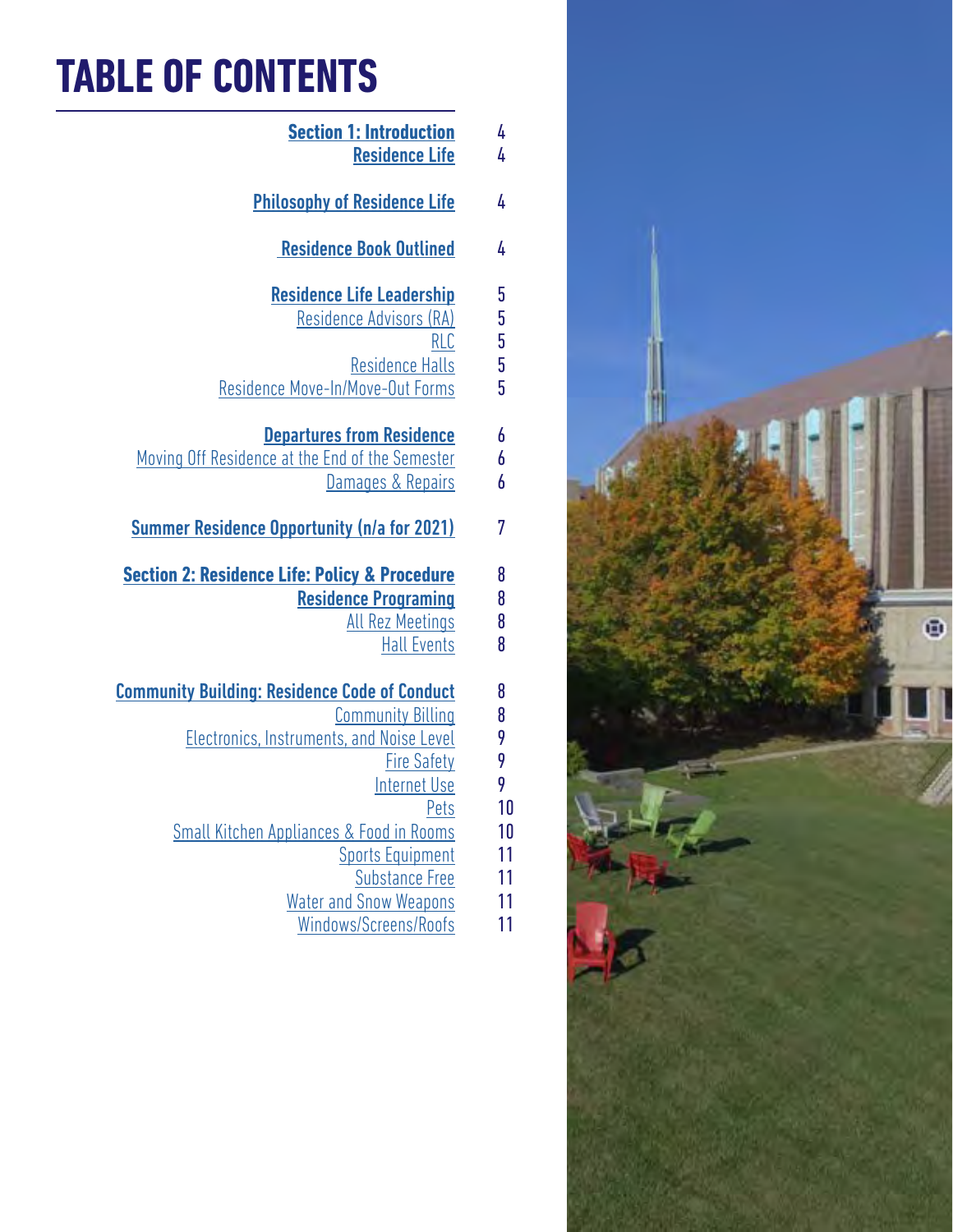

#### [Residence Facility](#page-11-0) 12

- **Kitchenettes** 12
- [Laundry](#page-11-0)  12
- [Residence Lounges](#page-11-0) 12
- [TV in Lounges](#page-11-0)  12
- [Study Spaces](#page-11-0) 12
- **Storage** 13
- **[Telephones](#page-12-0)** 13

#### [Meal Plan](#page-13-0) 14

14

16 16

19 19

23

- [Residence Meal Plan Philosophy](#page-13-0)
- [Meal Plan Policy](#page-13-0) 14
- [Meal Cards](#page-13-0) 14
- Dining Hall 15
- [Lamp Post Cafe](#page-14-0) 15

## **[Residence Maintenance](#page-15-0)**

- [Custodial Service](#page-15-0)
- [Maintenance Requests](#page-15-0) 16

## **[Residence Hours for Regular Dorm](#page-16-0)**

- [Open Hall Hours](#page-16-0)
- [Open Room Hours](#page-16-0)
- [Quiet Hours](#page-17-0)

## **[Residence Guest Policy](#page-18-0)**

[Guests of Residents](#page-18-0)

## **[Health and Safety](#page-19-0)**

- [Residence Health Policy](#page-19-0)
- [Mental Health & Physical Illness](#page-20-0)
- [Health Care Providers](#page-20-0)
- **Security Access Card** 22
- [Wincon Security](#page-21-0) 22 22
	- [Resident's Privacy](#page-21-0)
	- [Process when there are Roomate Changes](#page-22-0)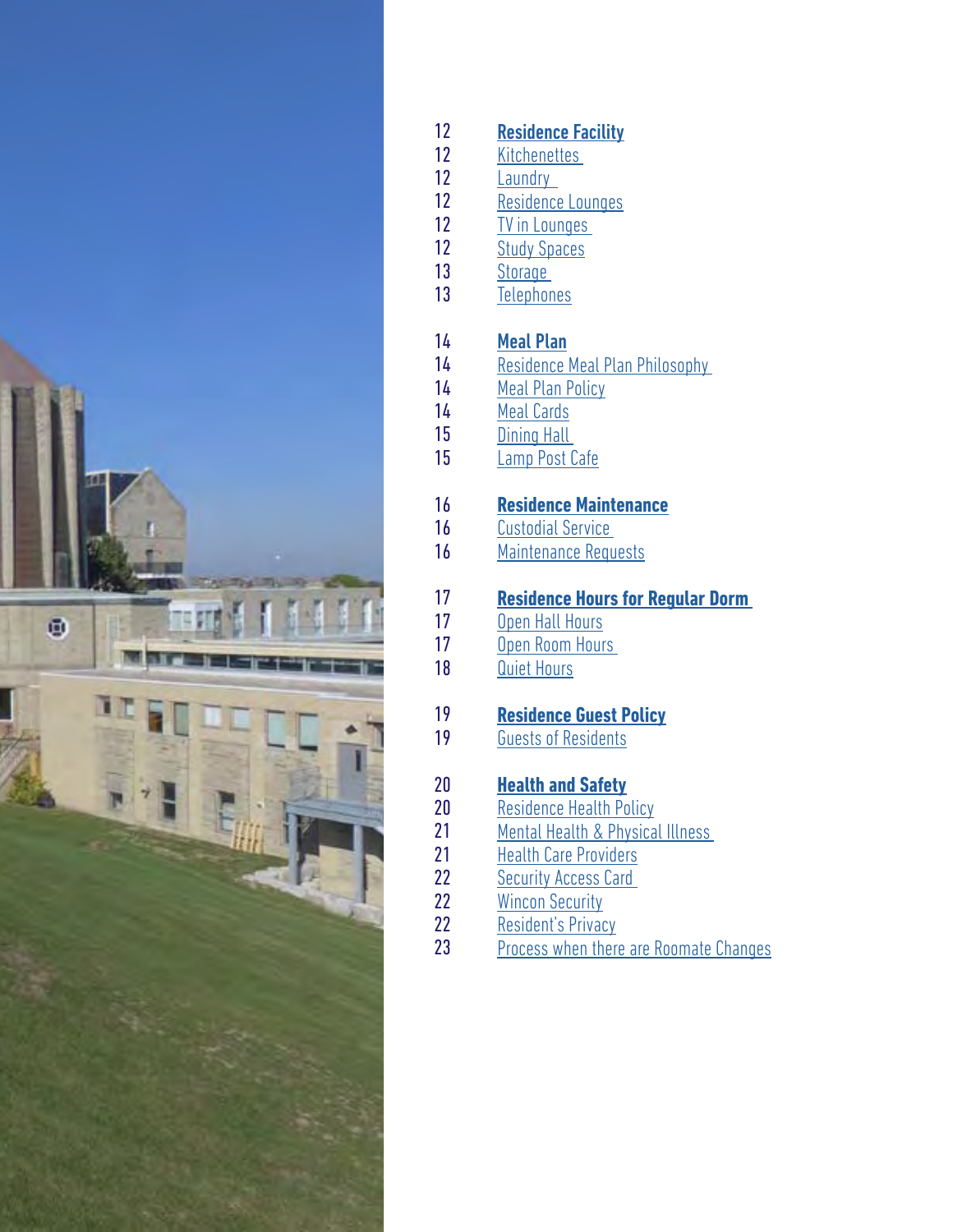# <span id="page-3-0"></span>**SECTION 1: INTRODUCTION**

#### **Residence Life**

The Tyndale Residence program seeks to provide a safe and hospitable living space for students in which our facility, programs, and services inspire academic achievement, spiritual growth, inclusive communities, and engaging opportunities.

Tyndale recognizes the vital role Residence plays for many students and in particular those who are 18 to 21. We recognize that part of the residential experience allows students, as a first step, to begin living independently. The intentional community, the structure, and the location provide a space for young students to explore their own living styles and taking on the responsibilities of living on their own.

The Tyndale residential environment is primarily structured for those students who are 18 to 21 although we are very happy for anyone to apply! Our programming, priorities, and structures are set in place to facilitate the growth of residents and can foster the ability for students to learn how to independently foster relationships with others, work through conflict, and learn skills that help build on the students' ability to live successful on their own. The safe environment of Residence is a space that is optimal for students and keeps parents fears at bay because they know there is a certain level of structure set in place.

Recognizing that the Residence experience is formative for younger undergraduate students, we highly encourage first and second year undergraduate students who were born as of September 1, 2002 or after to consider applying for Residence.

#### **Philosophy of Residence Life**

Tyndale University realizes the experience of living in Residence is a valuable part of students' formation. Research and student reports have shown that students who live in Residence form lasting friendships, grow in their understanding of themselves and other people, are more involved in university extracurricular activities, and have more opportunities to interact with faculty and staff, thus enhancing their development.

The Tyndale Residence Life team's (TRL) task is to help residents achieve an appropriate level of self-direction and interdependence, while making meaningful and purposeful choices.

At the core of our identity, we hope to foster growth of one's self, one's relationships, and one's spiritual formation.

The purpose of the atmosphere we attempt to create is to build a sense of respect: respect for personal space and the building of which we steward.

#### **Residence Handbook Outlined**

The standards outlined in the Residence Handbook are based on biblical principles and Christian thought for the purposes of fostering healthy community practices and establishing guidelines needed to insure proper care of our facilities. These are necessary to protect the rights and responsibilities of each resident and of the residential community as a whole.

This is a living document, therefore the Handbook is subject to changes and such changes will be announced in written form to our residents, as they are required.

Tyndale respects your privacy. Personal information that you provide to Tyndale University will be protected at all times in accordance with the Freedom of Information and Protection of Privacy Act. In accordance with this act Tyndale is not permitted to discuss any information with parents/guardians without written consent from students who are 18 years of age and older.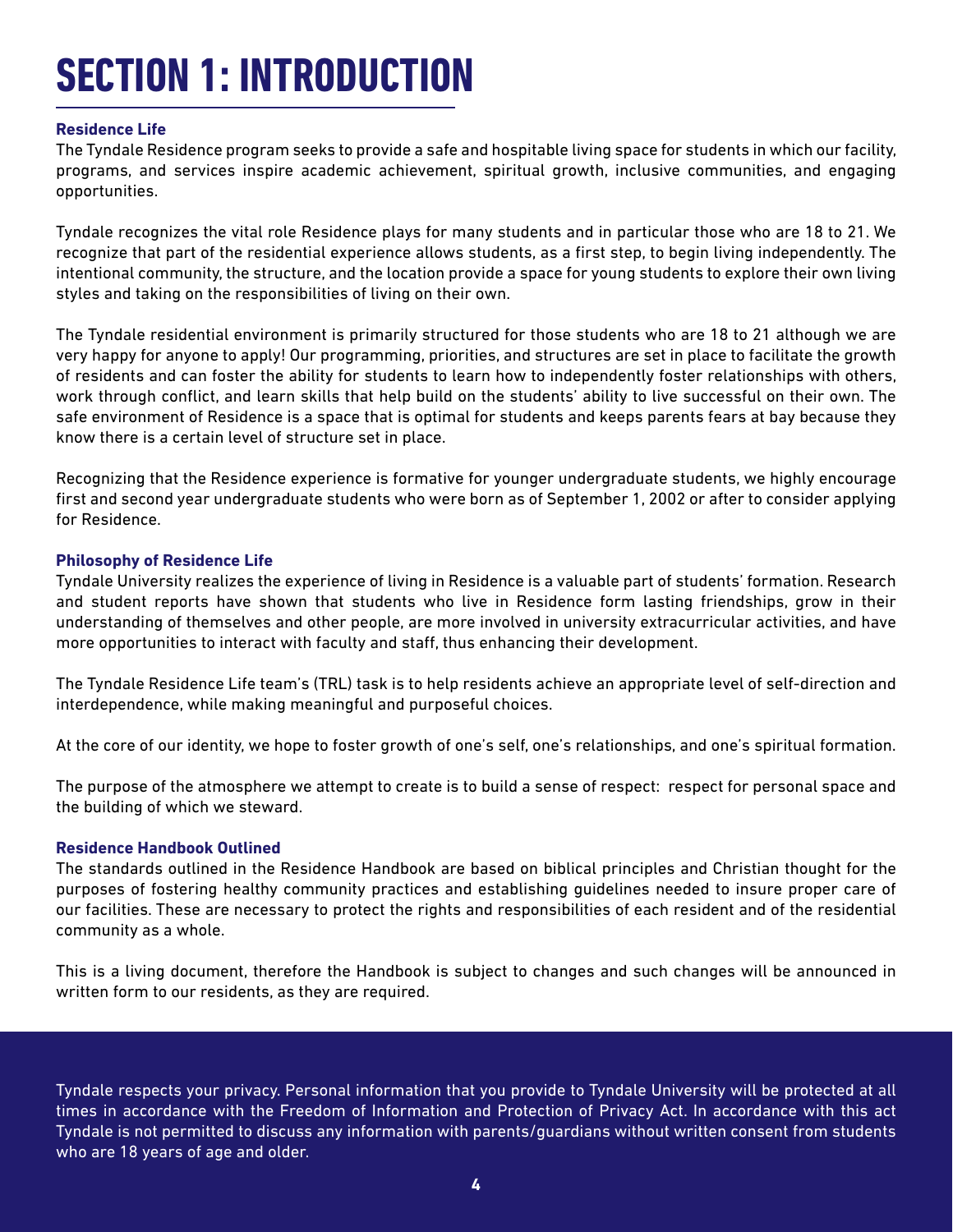## <span id="page-4-0"></span>**Residence Life Leadership**

| <b>Female RAs</b> | <b>Male RAs</b>     |
|-------------------|---------------------|
| Amelia McBurney   | <b>Jarod Stehle</b> |
| Lilianna Puranen  | <b>Matthew Shaw</b> |
| Shawna Mills      |                     |

#### **Resident Advisors (RA)**

RAs encourage and foster the development of the residents in all areas of their lives, and provide leadership for the Residence halls. These upper-class students are chosen in the Winter semester after being interviewed by Student Development staff. RAs must have evidence of Christian commitment and growth in his/her personal life, adequate academic achievement, chapel attendance, and potential for student leadership.

The RAs are trained by and meet regularly with members of the Student Development staff for supervision and encouragement. This reflects our commitment to provide a quality atmosphere and Residence experience for students.

We attempt to operate in a manner directly related to New Testament teaching of interpersonal relationships in a Christian community. As a result, we expect RAs, as well as other residents, to be involved in personal affirmation, caring input, and appropriate confrontation with other residents to enhance the life of our community. Your commitment to and participation in Residence life is strongly encouraged as you involve yourself at Tyndale.

### **Residence Life Coordinator (RLC)**

The Residence Life Coordinator (RLC) lives on campus and provides specific leadership to the Residence team and overall care and management for the residents. This includes training, mentoring, and supervision of the RAs, program development, and on-call availability for the Resident Advisors during evenings and weekends. They provide additional help in issues throughout the Residence as well. The RLC is on-call at all times and can be contacted through an RA.

#### **Residence Halls**

We try to provide a variety of Residence options to provide spaces for the large demographic of our student body. For the academic year 2021-2022, due to the smaller number of residents who will be living at Tyndale, residents will be located in our different Residence halls taking into account health and safety protocols.

#### **Residence Move-In/Move-Out Form**

The Residence Move-In/Move-Out form is provided to each resident to assess their room when they move in and indicate any maintenance or custodial needs upon moving in. A similar form is used for moving out to indicate that the room is in order and keys are handed in.

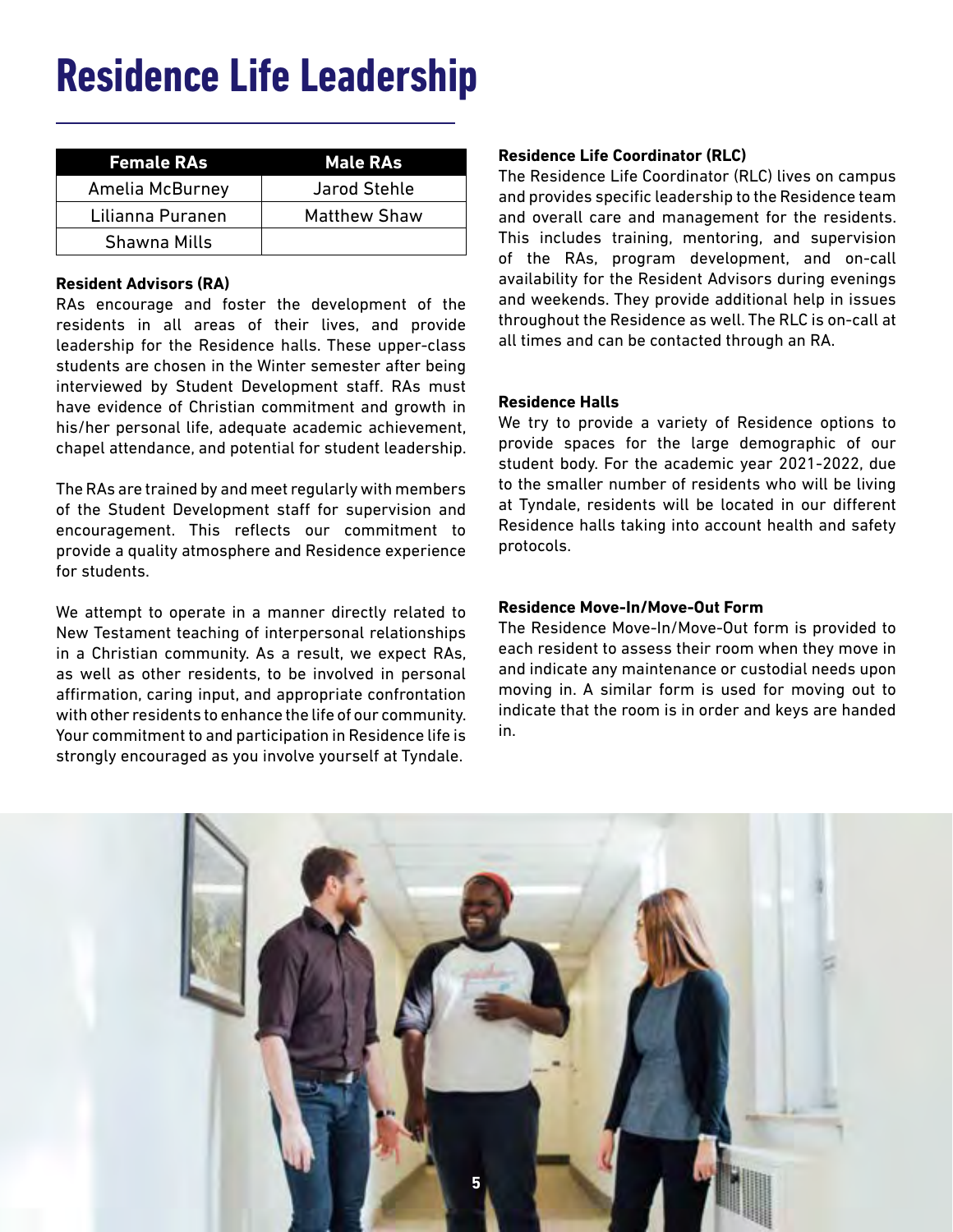## <span id="page-5-0"></span>**Departure from Residence**

**Moving off Residence at the end of Fall or Winter Semester (please refer to Section 2.01 of the Tyndale Residence Agreement)**

Residents are allowed up to 48 hours after their last exam during the Final Exam Period to move out of Residence. Any extensions need to be approved by the RLC. Residents may store up to 3 containers in Residence storage over the summer assuming the resident is returning to the Tyndale Residence for the following year.

#### **Damages and Repairs**

Residents are responsible for their Residence room while living in the space. Charges will be made to any damages to Tyndale property, for missing items, or for the cost of any extra cleaning needed in the room if left in an unsanitary condition upon departure from the Residence. The fee required to cover the above costs will be added to the resident's account.

- Expenses incurred due to damages, missing items or extra cleaning in a Residence room will be shared by the occupants of that room unless an individual has assumed responsibility for them, in which case he or she will bear the total cost.
- Any damages to Tyndale property occurring during your stay in Residence should be reported to RLC immediately and a Helpdesk request submitted so that repairs may be made. Repair costs may be charged to the resident's account if the damage is the responsibility of the resident.

| <b>Item</b>                    | <b>Major</b> | <b>Moderate</b> | <b>Minor</b> |
|--------------------------------|--------------|-----------------|--------------|
| <b>Basic Check-Out Items</b>   |              |                 |              |
| Mailbox Key not returned       | \$25         |                 |              |
| Occupant's items not           | \$50         | \$30            | \$15         |
| removed (furniture, poster,    |              |                 |              |
| books, etc)                    |              |                 |              |
| Room key not returned          | \$50         |                 |              |
| Room needing to be cleaned     | \$50         | \$30            | \$15         |
| Tape, stickers, etc. not       | \$50         | \$30            | \$15         |
| removed from walls or doors    |              |                 |              |
| <b>Broken or Damaged Items</b> |              |                 |              |
| in the room resulting in a     |              |                 |              |
| replacement fee:               |              |                 |              |
| <b>Bed</b>                     | \$350        | \$175           | \$25         |
| Broken window                  | \$500        | \$250           |              |
| Carpet stained, torn, or       | \$500        | \$300           | \$50         |
| damaged                        |              |                 |              |
| Ceiling light                  | \$75         |                 |              |
| Chair                          | \$115        |                 |              |
| Closet (Rod/shelves)           | \$50         | \$20            |              |
| <b>Desk</b>                    | \$275        | \$90            | \$25         |
| Door                           | \$750        | \$100           | \$20         |
| Dresser                        | \$450        | \$175           | \$25         |
| Dry Wall damage                | \$100        | \$50            | \$20         |
| Floor/ceiling tile             | \$15 ea.     |                 |              |
| Lock                           | \$150        | \$75            |              |
| <b>Mattress</b>                | \$250        |                 |              |
| Mattress Pad (cover)           | \$35         |                 |              |
| Mirror                         | \$50         |                 | \$15         |
| Outlet/light switch            | \$15 ea.     |                 |              |
| Phone                          | \$75         |                 | \$15         |
| Sink                           | \$250        | \$125           | \$25         |
| <b>Toilet</b>                  | \$250        | \$125           | \$25         |
| Towel bar                      | \$15         |                 |              |
| Wardrobe                       | \$150        | \$75            | \$20         |
| Window screen                  | \$150        | \$75            |              |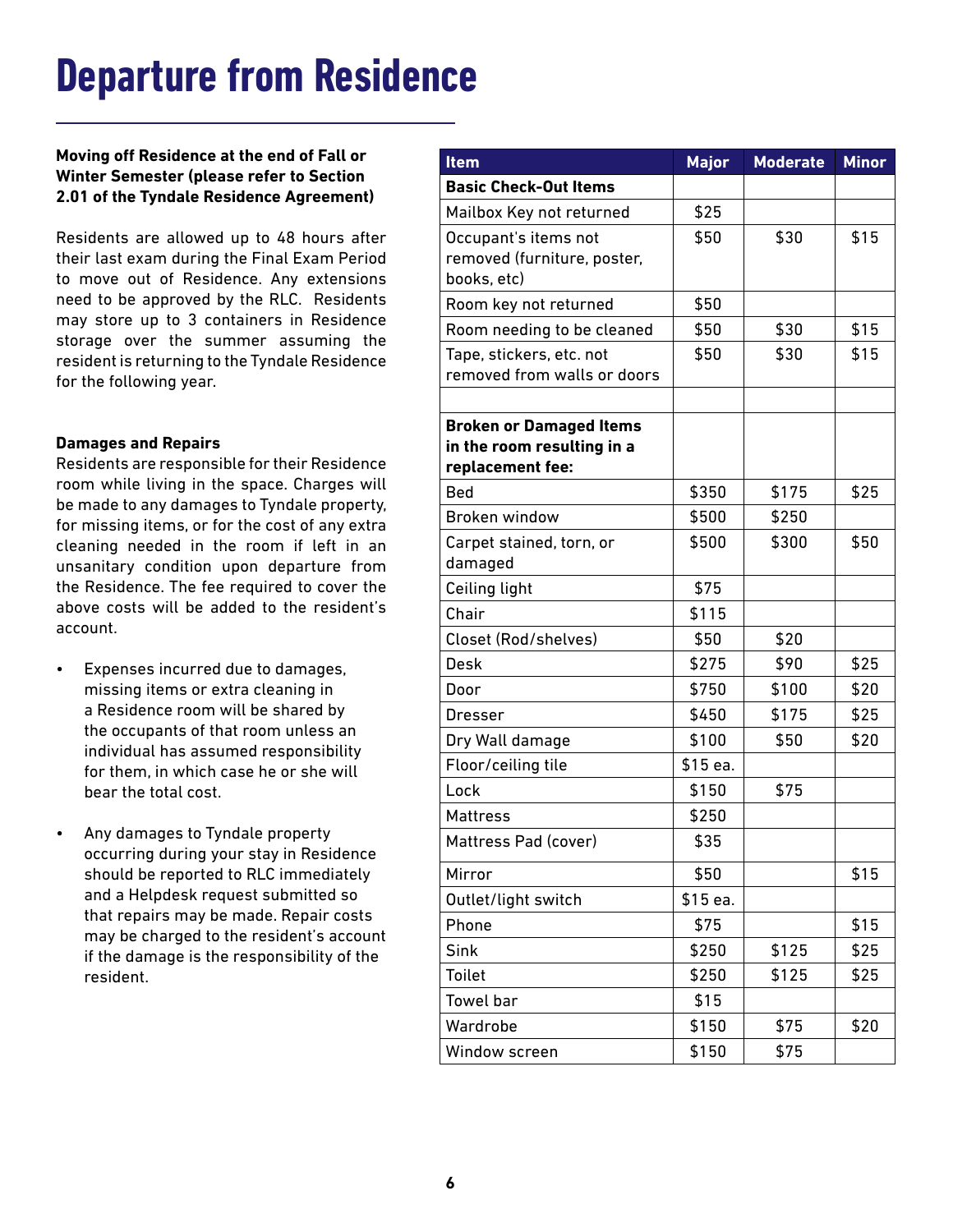<span id="page-6-0"></span>Tyndale provides summer Residence from May to mid-August for any current or new Tyndale residents who need accommodation in Toronto due to summer school, job opportunities, etc.

- Space is limited. Therefore, to secure accommodation for the summer months, priority is given to current Tyndale residents and those coming for the next fall. All applications received after April 1st will be accepted on a first-come, first-served basis.
- Please check with Student Financial Services for payment schedule for summer residency.
- Current residents who wish to extend their Winter semester residency into summer will be required to relocate to a different room for the summer months. Also, summer residents who are staying on for the Fall semester will be required to move to a different room before the Fall semester begins.
- We view living in summer Residence as a privilege, and as a result expect mature behavior from the residents. Tyndale students and non-Tyndale-students applying for summer residency must have all outstanding fees cleared prior to summer Residence acceptance. **All policies in this handbook remain in effect throughout the summer.** There are some summer Residence specific policies that will be outlined with each summer resident.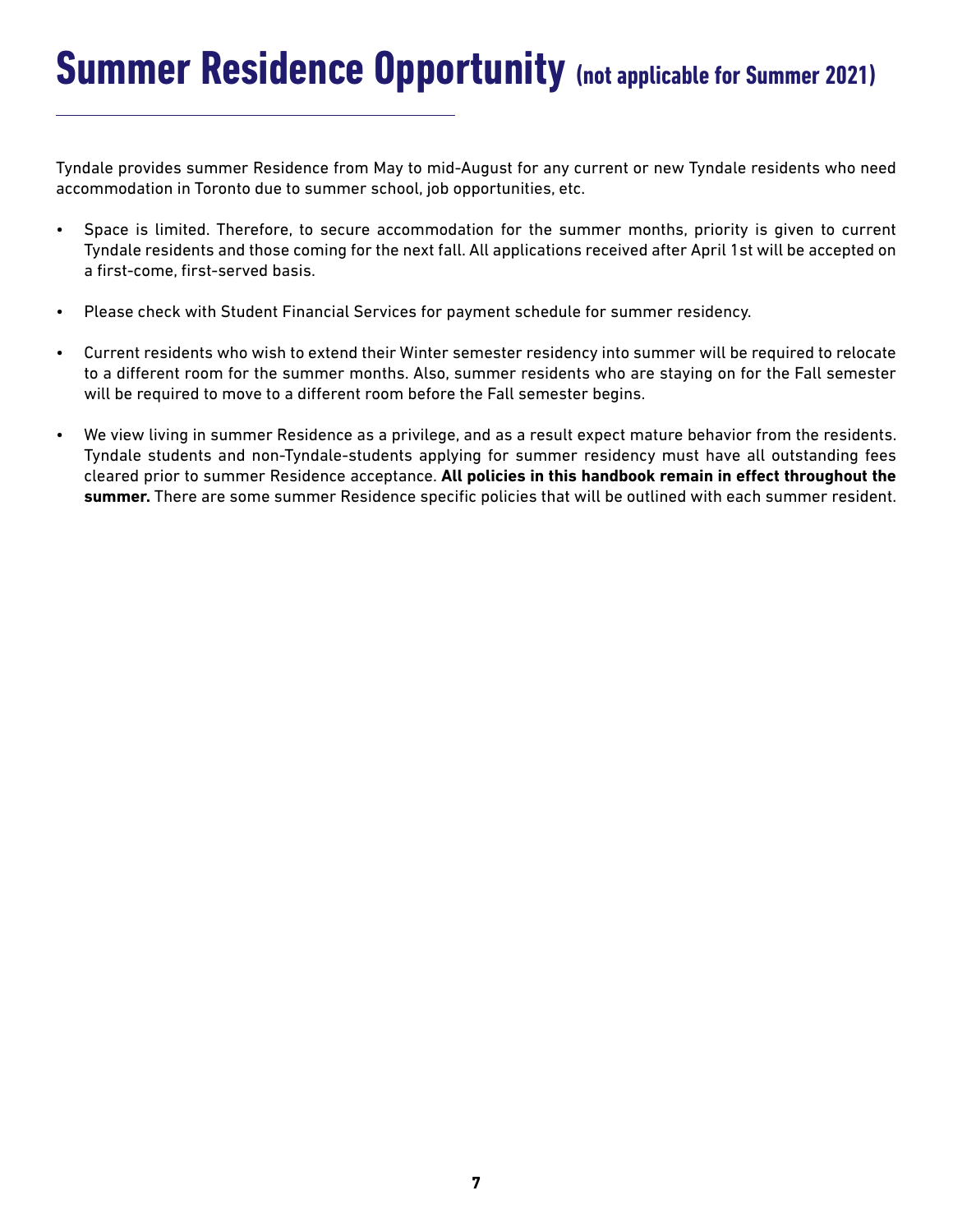## <span id="page-7-0"></span>**SECTION 2: RESIDENCE LIFE: POLICY & PROCEDURES**

## **Residence Programming**

#### **All-Rez Meeting**

Residents are required to attend the three All Rez Meetings in each semester they are living in Residence. Failure to do so can jeopardize future accommodation in Residence.

**These are mandatory events all residents must attend at all times.** Held on Tuesday nights, starting at 10:00pm.

• The purpose of these meetings is to discuss issues that arise in the course of living intentionally in this community. Subject matter is not only determined by the RLC (with the help of the RA team), but residents are also given the opportunity to raise issues, all with the intention of making sure the needs of the community are being met. Most wellfunctioning communities have time set aside on a regular basis to talk with one another, and this is something we desire here as well.

Attendance will be taken and it **is expected that every member of the residential community will attend these meetings – no exceptions.**

• Residents who miss All Rez Meetings will be sent an email reminding them that the meetings are mandatory and the dates for the future meetings. Student Development understands absences to indicate that you do not wish to continue living in the Residence or be a part of the Tyndale community, thereby jeopardizing your continued residency for current and future years. Residents who miss more than one meeting will be notified and will meet with the RLC to discuss the reasons for the recurring absences and potential consequences. All Rez Meetings are generally not very long, with the exception of the September meeting, and we hope that they will lead to fruitful and open discussions on any matter of concern.

| <b>FALL 2021</b> | <b>WINTER 2022</b> |
|------------------|--------------------|
| September 14     | January 11         |
| 10:00pm          | 10:00pm            |
| October 19       | February 15        |
| 10:00pm          | 10:00pm            |
| November 23      | March 22           |
| 10:00pm          | 10:00pm            |

#### **Hall Events**

All other Tuesdays evenings not scheduled for an All-Rez Meeting are designated for hall events. This is an opportunity to connect with the residents in your hall and other halls through intentional programming by your RAs.

Once or twice each semester the entire Residence comes together for a Residence-wide event to give residents the opportunity to engage the rest of the community.

## **Community Building: Residence Code of Conduct**

### **Community Billing**

The philosophy behind community billing is that all residents are part of a larger community. This means residents are not only responsible for their accommodations, but also the community areas they share with fellow residents. Unless the responsible party assumes responsibility, Community Billing may occur when:

- 1. Damages are discovered in community spaces (kitchens, hallways, lounges, etc.) as a result of negligence or vandalism
- 2. Community spaces are not kept clean and result in the TRL team or custodial team cleaning the areas as a result of misuse.
- 3. Dishes from the cafeteria remain in community spaces in Residence and are not returned to the Dining Hall.
- 4. Residents' items (clothes, boxes, books, etc.) are left in the hallways, lounges, and kitchens after the final move-out.
- 5. Charges imposed on Tyndale by the Toronto Fire Department for pulling a fire alarm in a nonemergency situation.

Depending on the nature of the incident the RLC and Dean of Student Life in consultation with the TRL team, will determine whether the incident should be shared by all members of the floor or hall.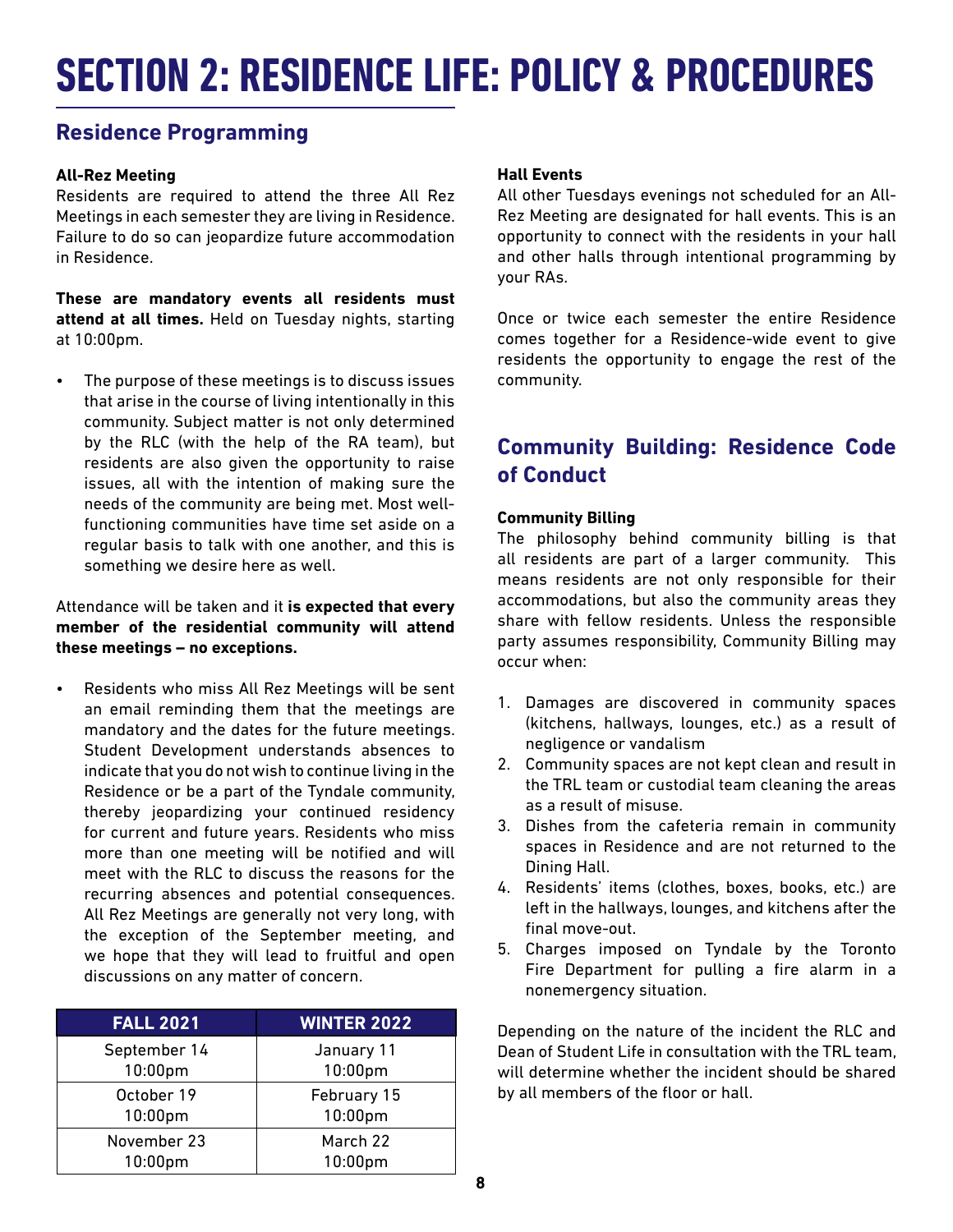#### <span id="page-8-0"></span>**Electronics, Instruments, and Noise levels**

There are three main lounges for residents, each equipped with a TV and a variety of furniture.

As with the TV in the lounges, discretion is to be used when deciding upon the appropriateness of viewing practices. Any incidents of inappropriate viewing (i.e. explicit sexual conduct, excessive violence, and inappropriate or abusive language) should be confronted and handled as outlined by the complaint procedures in the Student Handbook.

Residents are permitted to have instruments such as guitars, electric guitars, electric drum kits, keyboards, etc. in their rooms. Residents must be sensitive to their neighbours and must be sensitive to the noise their instrument makes.

• Residents are responsible for the care and safety of their instruments. Tyndale is not responsible for any lost, damaged or missing items.

A resident may be asked by their RA or the RLC to remove the entertainment systems or instrument if they consistently disrupt their neighbours due to noise complaints.

• Repeated offenses will result in a written letter from the RLC and thus a meeting to discuss the consequences to the infractions.

#### **Fire Safety**

Health and Safety regulations require all hallways to be free of obstructions at all times.

• Clothing, shoes, sports equipment, and other personal affects must never be left in the hallway. Failure to comply will result in the seizure of said items, and will be returned to the owner upon their departure from Residence.

Fire hazards, as determined by Tyndale and the Toronto Fire Services, are prohibited from Residence. There are fines for any residents who violates fire safety.

- Residents found with any of the below items in their rooms will result in a \$200 fine.
- Items and activities that are not permitted in Residence are as follows:
	- Candles
	- Incense
	- Vaping or smoking
	- Open flames of any kind

Residents who set off the fire alarm due to one or more fire hazard listed above being the cause, will be subject to a fine.

- A fire alarm that is set without any damage or Toronto Fire Services attendance will result in a \$200 fine to that resident.
- Residents who set off the fire alarm resulting in a visit from Toronto Fire Services will incur the the Fire Services fine. This fine is usually \$600/fire truck. Tyndale usually has 3 trucks arrive due to the size of our building.

#### **Internet Use**

Tyndale is happy to provide free Wi-Fi, to all residents.

- In order to connect to the wireless network, you need a laptop with a built-in wireless card, a desktop computer with a wireless card, or a wireless card to plug in to a laptop. Check with the IT Department for compatible wireless network cards. You can purchase these network cards at almost any computer store.
- There is no charge for using the network. The network is accessible almost anywhere on campus including the courtyard, the library, and other lounge sites around the campus.
- The speed of the wireless network is comparable to that of a high-speed internet provider. There is content filtering so that you cannot access inappropriate material. You will be denied access if you try to access inappropriate sites.
- When you attempt to access the internet through the wireless network for the first time, you will be directed to a page to authenticate your identity. You will now have access to the Internet, file storage, and email.

Each Residence room is also equipped with a data port.

- To activate the data port residents need to fill out a form and pay \$30/semester for its activation.
- Residents who enjoy gaming are requested to activate their data drop in their room. This will prevent the strain on the Wi-Fi for other residents

If you have any questions regarding the network please contact the IT Department (ext. HELP or 4357 on any campus phone).

• Appliances with open coils or burners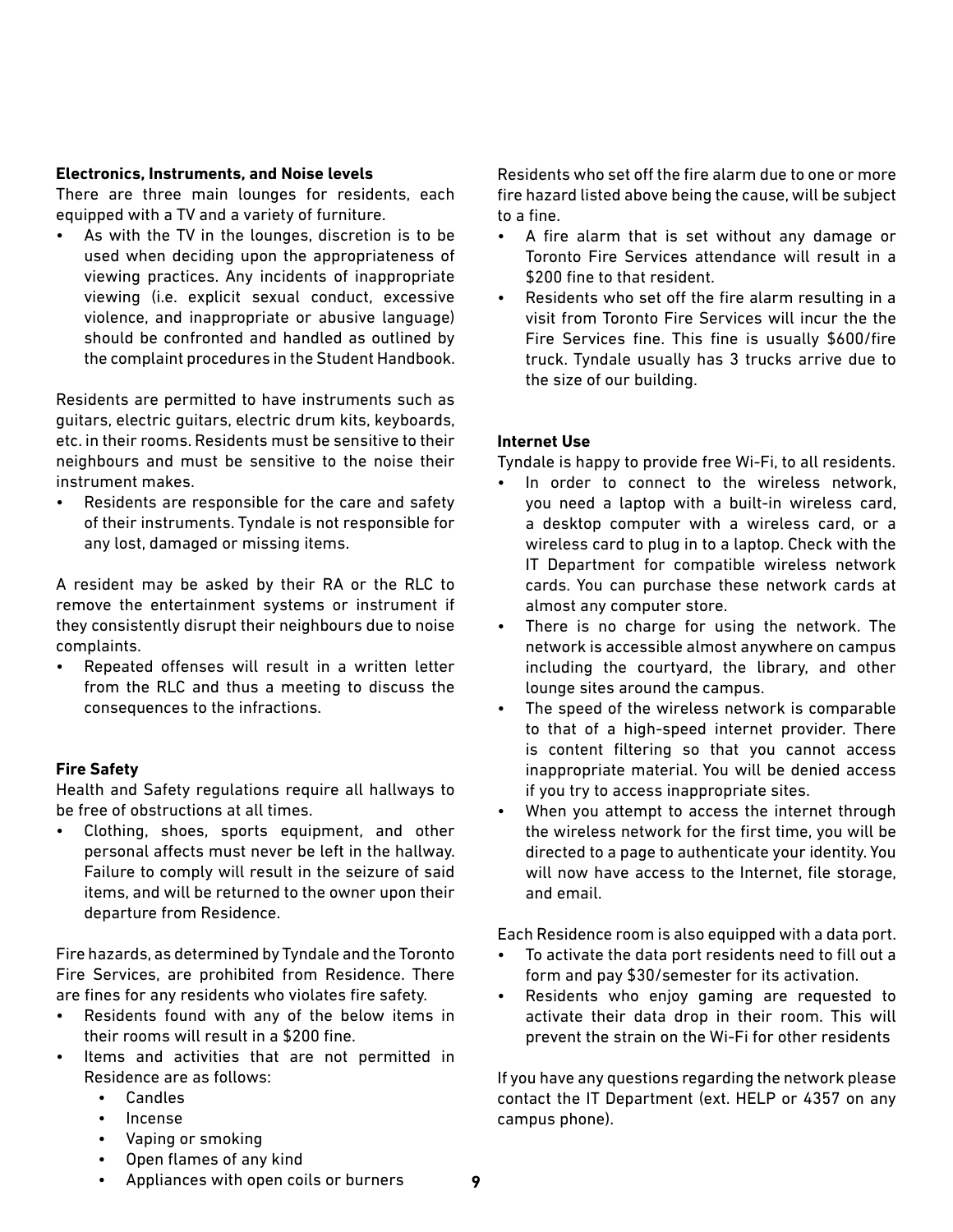## **Community Building: Residence Code of Conduct continued ...**

#### **Pets**

Fish are the only pets that are welcomed. All others are prohibited. Please limit the size of the fish "home" to a bowl rather than a tank.

- Residents must ensure that they take their fish with them over the Christmas break and at the end of the Winter semester.
- Any fish left on campus once a resident has moved out becomes the property of Tyndale. Residents will be fined \$50 for any fish left behind after they've moved out of Residence.

Emotional Support Animals (ESA) and Services Animals (SA) are permitted in Residence. Residents who require either of these animals must get approval for their animal to be in Residence. Residents must contact the Student Accessibility Office to start the process. Please connect with Tyndale's Accessibility Specialist who will help all students with accommodations. The contact information is [accessibility@tyndale.ca](mailto:accessibility@tyndale.ca).

- Residents who have emotional support or service animals must contact the Accessibility Specialist to complete all necessary forms. Once completed and approved the Accessibility Specialist will contact the RLC to inform them of the animal.
- The RLC will send the resident the Residence Animal Policy for anyone with an ESA or SA.
- Forms and approval must be completed before the student moves into Residence. Any requests for ESA's or SA's once the semesters begin will require approval and process of the Accessibility Specialist and if approved the animal will only be able to arrive on campus the following semester.
- ESA's must be properly trained and no younger than 2 years of age when they come into Residence.

#### **Small Kitchen Appliances & Food in Rooms**

Residents are permitted to have a select few small kitchen appliances.

Items permitted in Residence rooms:

- Mini fridges (1 per room, no larger than 3.2 cubic feet)
- Individual blenders (used only in the kitchens)
- Coffee makers without a warming plate.

Items not permitted in Residence for any reason:

- **Microwave**
- Toasters / Toaster Ovens
- Kettles
- Hot Plates
- Crock pots / slow cookers
- Rice cookers
- Keurig / Tassimo / Verissimo, etc.

The RLC, Campus Operations Director, and the Dean of Student Life reserve the right to confiscate any prohibited appliances found in Residence and return them to the owner upon their departure from Residence.

The preparation and/or cooking of food is **not** permitted in Residence rooms.

Residence rooms are not set up as cooking facilities. We are wary of fire hazards, the electrical load of our building, blockage of our plumbing, and an invasion of bugs and rodents seeking leftover food.

All snack food other than fruit in its natural skin is to be kept in sealed containers on a shelf rather than on windowsills and building ledges.

Tyndale provides various ways for residents to have and prepare food.

- Each Residence level has a kitchenette that has a fridge, microwave, hot water dispenser, and sink for residents to prepare snacks and drinks for themselves.
- The Cafeteria prepares a variety of meals for residents and is available during meal times.
- The Lamp Post offers a variety of snacks for all residents as well.
- Residents can find vending machines throughout the campus as well. Many of them accept coins, bills, and debit cards.

Please reference Fire Safety for consequences for setting off the fire alarm due to prohibited items in Residence rooms in coordination with snack preparation and permitted small appliances.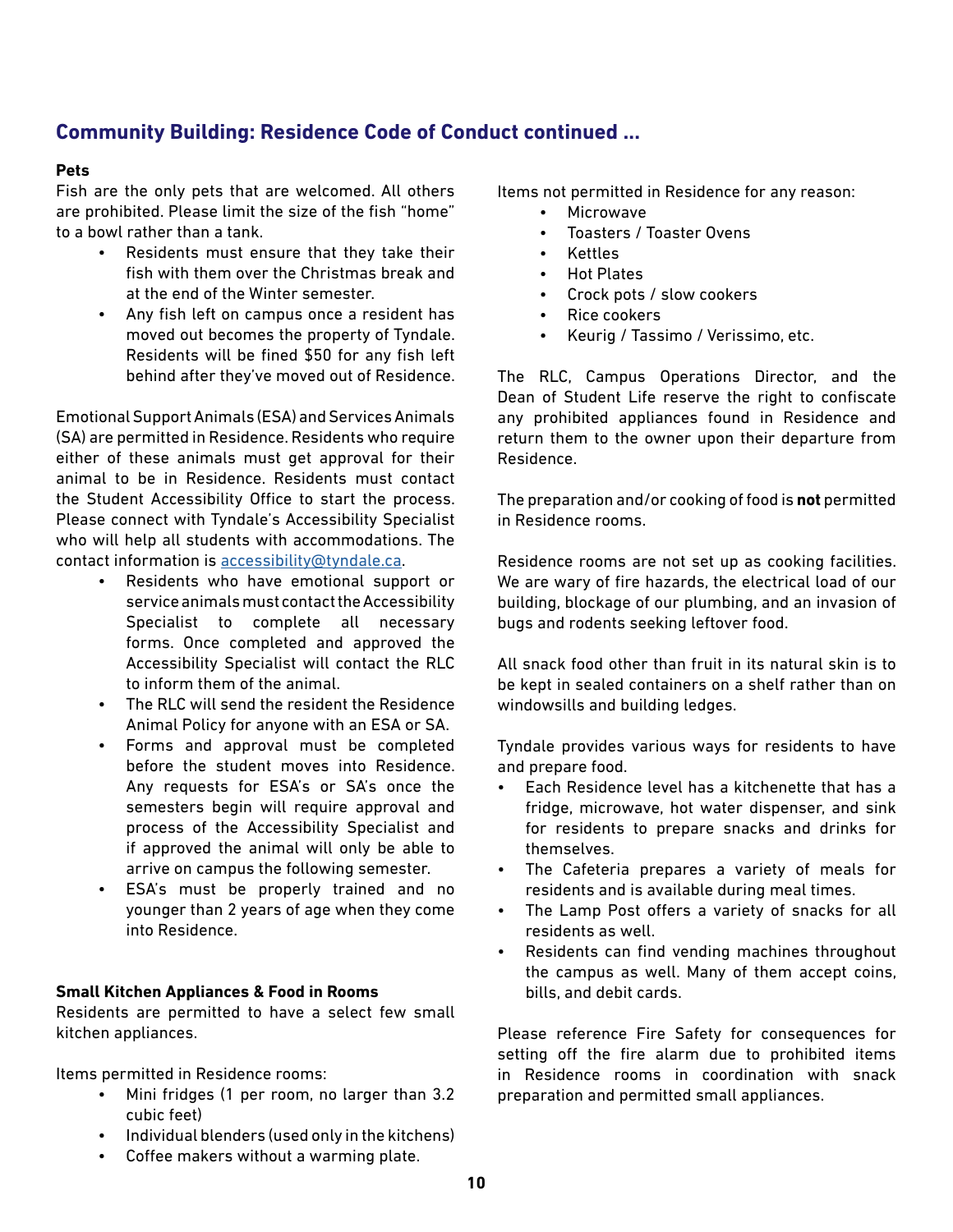#### **Sports Equipment**

Playing with sports equipment in the Tyndale building, including Residence, is strictly prohibited. Any damaged incurred by residents through the use of sports equipment will result in a fine for repair of the damages.

- Throwing, kicking, or bouncing of any objects (e.g. balls, Frisbees) inside or nearby buildings (except in the gymnasium) can result in potential property damage.
- The use of equipment including, but not limited to, roller blades and skateboards in hallways and anywhere else within the building is strictly prohibited.

All sports equipment, except bicycles, brought to Residence is to be stored in the resident's room.

Residents are permitted to bring their bicycles to Tyndale.

- Tyndale does not have indoor storage for bicycles. Residents need to be aware that the only location for bicycle storage is on the racks near the front entrance.
- Bikes cannot be stored in any Residence room or storage space in the Tyndale building.

#### **Substance Free: Alcohol/Tobacco and Vapor/Drugs**

Tyndale is an alcohol free, drug and cannabis free, smoke & vape free campus.

- All students, residents, and guests are expected to refrain from the use of illegal non- prescription drugs, cannabis, in all of its forms, alcohol and tobacco/vaping products while on campus or while involved in an event officially sponsored by Tyndale or when representing Tyndale at a public event. Possession of alcohol, cannabis, and non-prescription drugs is prohibited on campus. Those who claim freedom to use either tobacco, cannabis, or alcohol off campus are expected to do so in moderation and in such a way that is not a hindrance to others. The use of tobacco/vaping products, is only permissible off Tyndale grounds (this includes all green space).
- Please see the Tyndale Student Handbook for current policies regarding alcohol/tobacco/ drugs.

#### **Water and Snow**

Water/snow pranks or throwing water/snow inside buildings is detrimental to community members and harmful to property.

- Residents are to refrain from throwing or spraying water or snow inside, into or out of the Residence.
- Residents caught throwing water or snow of any quantity will be required to pay a minimum damage fee of \$100.

#### **Weapons: Knives, toy guns, weapons of any kind**

In partnership with Toronto Police Services, Tyndale does not permit weapons of any kind, including but not limited to all spring loaded knives, or any knife more than 3 inches long. Likewise any airsoft, nerf, water gun, etc. are not permitted in Residence without previous written consent from the RLC.

#### **Windows/Screen/Roofs**

With the exception of emergencies, residents and non-residents are not to use windows for entering or leaving the Residence or any other area of the building.

Please do not walk on window ledges or roofs. Individuals responsible of walking on window ledges or roofs at Tyndale or entering or exiting the facility through unapproved means will be subject to a \$200 fine.

Screens are provided for resident comfort and safety. Residents may not remove any screens from Residence.

Residents who remove or damage their screens will be charged of \$150/window and the charge will be applied to the resident's account for damaged or torn screens.

Roofs are strictly off limits at all areas of campus. Students found on roofs will be fined.

> The RLC, Dean of Student Life, and the Director of Campus Operations will meet with those who have accessed the roofs.

Unauthorized entry by students into rooms, offices, or other locations on campus will result in a minimum fine of \$200. Follow up conversations with the Dean of Student Life and Director of Campus Operations will occur.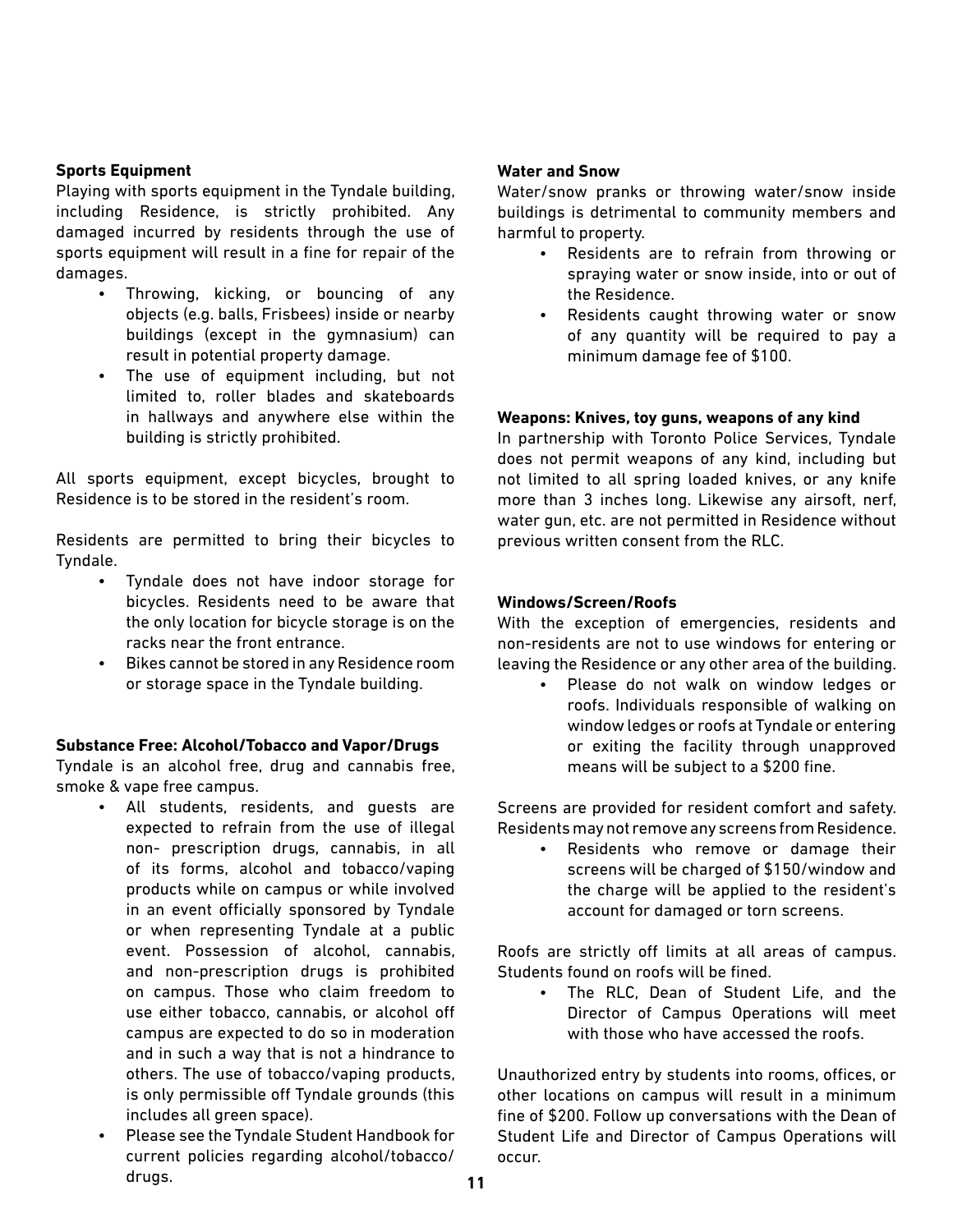## <span id="page-11-0"></span>**Residence Facility**

#### **Kitchenettes**

Residents have access to a kitchenette, found on their Residence floor, equipped with refrigerator, microwave, and a hot water dispenser for snack preparation. These locations are not intended for meal preparation. It is the responsibility of the residents using the facility to clean up after themselves.

Toasters, toaster ovens, hotplates, rice cookers and other small appliances are prohibited due to fire regulations.

Residents are expected to use the equipment with care. **Any resident who is found abusing the use of any kitchenette will lose the privilege of using it until such time as deemed appropriate by the Department of Student Development.**

#### **Laundry Room**

There is a Laundry Room located on each Residence floor. They are open 24 hours. You are responsible to do and remove your laundry in a timely matter to respect other Residence on your floor. Coin-based washers and dryers (two of each) are provided. The cost per washer or dryer load is \$1.50. Each semester residents are provided with a roll of quarters. There is a change machine located by the C400 elevator. Any mechanical difficulties with these machines should be reported to the RLC.

There is an iron and ironing board in each Laundry Room.

#### **Residence Lounges**

There are three Residence lounges for relaxation, Residence events, interaction with other residents, and studying. **The Residence lounges are for residents only.** All Tyndale commuters and non-Tyndale community members and visitors must be with the resident that invited them at all times.

Each lounge is equipped with tables, chairs, and couches. **Furniture cannot be removed.** No cooking appliances, including coffee makers and toasters, are permitted. **Cleanliness of these lounges is the responsibility of the residents in the Residence under the direction of the RAs.**

**NO ONE IS PERMITTED TO SLEEP IN LOUNGES OVERNIGHT.**

#### **TV in Lounges**

The lounges are equipped with a wall-mounted HD television and HDMI connection for your laptop, Bluray, or DVD player.

Although the highest rating allowed for movies/ programming is 14A, discretion is to be used when deciding upon the appropriateness of viewing events. Any incidents of inappropriate viewing (i.e. explicit sexual conduct, excessive violence, and inappropriate or abusive language) should be reported to the RLC and Dean of Student Life.

On certain occasions, a group of residents can book one of the three TV's to watch a specific event These residents need to book the space with the RLC. Otherwise all TV's are used on a first-come firstserved basis.

#### **Study Spaces**

There are various study spaces throughout the campus.

- **• Your Room** available at any time
- Residence Quiet Study Spaces available for use 24 hours. These are designated spaces in the Residence halls. Before and after open hall hours, residents can only use the study spaces for their gender specific Residence wings.
- **• Residence Lounges** available 24 hours. Please note that these are also communal spaces where residents hang out and watch TV so it may not be a quiet study space. Before and after open hall hours, residents can only use the study spaces for their gender specific Residence wings.
- **• Library** during open hours, see their webpage for details.
- **• Dining Hall** this is a great place for group study and is open until 2AM each night. Security will ask all residents to return to their residential floor as of 2AM. Remember to carry your ID card with you at all times.
- **• The Tyndale Commons**  located in the G300 wing, offers both soft seating for casual conversations, study, and relaxation and small tables for eating and study. Located near the Tyndale Commons is a commuter resident kitchenette equipped with refrigerators, microwave ovens, and a sink.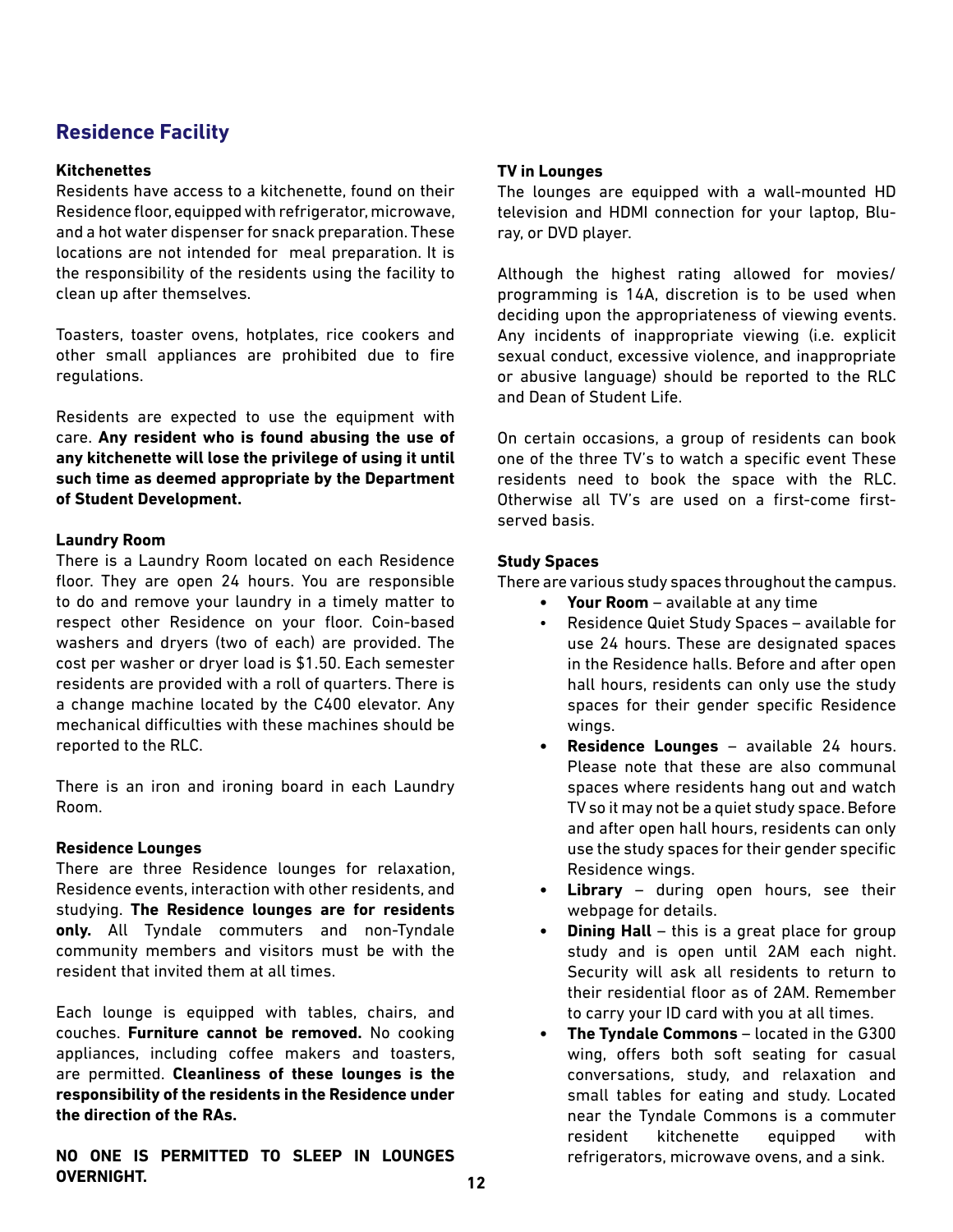#### <span id="page-12-0"></span>**Study Spaces cont'd**

- **• G300** is also the designated 24-hour space for students. Commuter students must register their student ID with reception to have access to G300 after 11pm.
- Out of respect for others and as an act of stewardship, when you are in the student lounges, please refrain from activities that would inconvenience others (e.g. sleeping on couches, leaving trash behind, etc.).

There are other quiet spaces throughout campus that are available to students from 8AM-11PM. Security will let you know if you are there after designated hours or if the space is off limits for study purposes.

#### **Storage**

Priority is given to international and out of town residents who wish to store items while in Residence. The women's storage space is located in E600. The men's storage space is located on D500, by the elevator. Anything that you wish to leave in the storage rooms must be placed in **stackable** boxes or suitcases and must be clearly labelled with your name, and preferred email and/or phone number. **At the end of the school year Tyndale will clean out and dispose of anything left unmarked in the storage rooms**; therefore, residents need to retrieve their belongings upon departure from Residence. Instructions for storage of items over the summer will be given with the "Check-out Procedures" near the end of the Winter semester.

**If belongings remain past six months of leaving Residence, the affects will be donated to local charities unless prior arrangement with the RLC have been made.** 

**Please note that bicycles are not allowed in Residence or in storage.** See more information about Bike storage in Residence Policies.

#### **Telephones**

There are phones next to the elevators on each Residence floor. These phones are for emergency use only. Residents can contact the RLC, Reception, Wincon Security, or dial 9-911 from these phones.

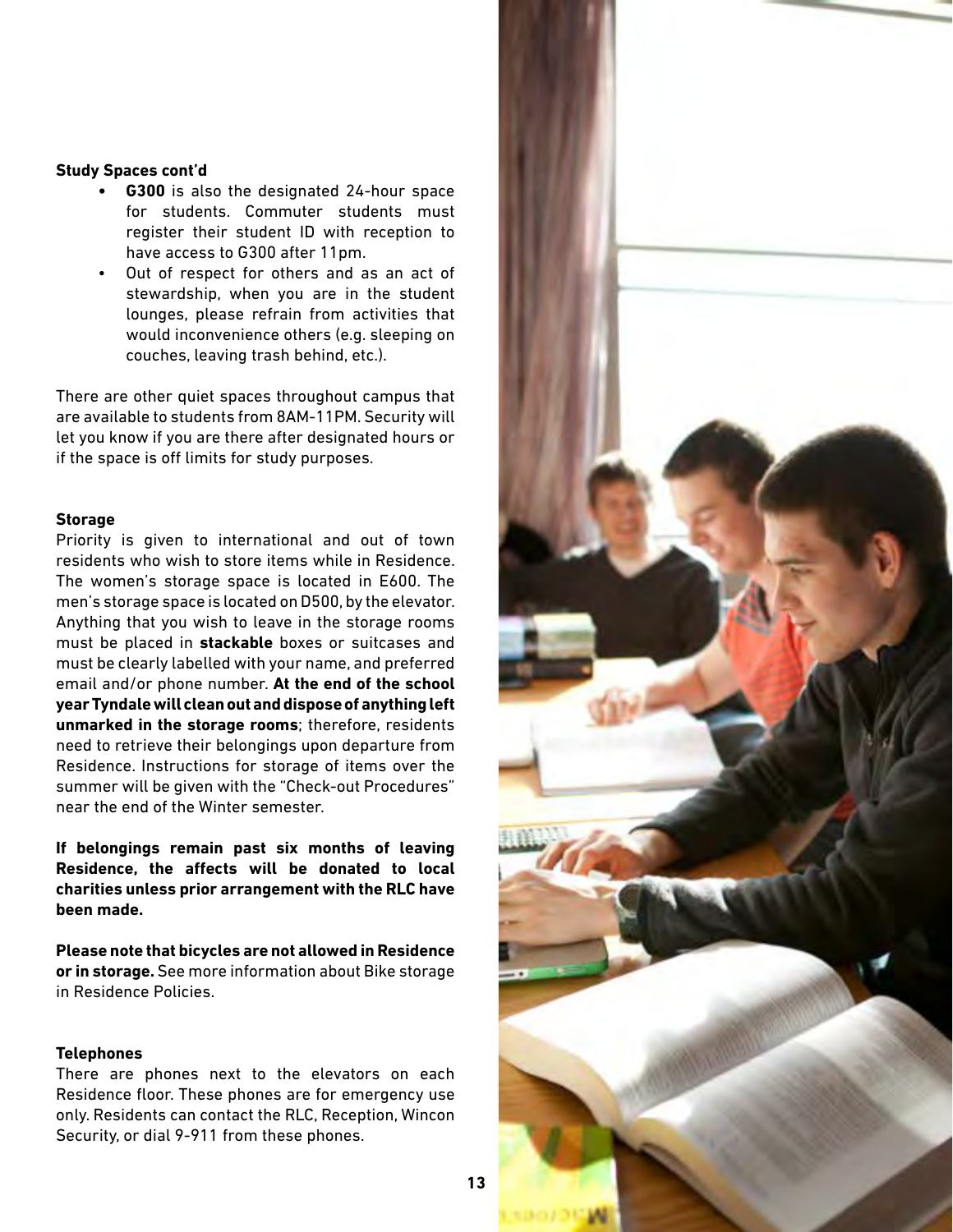## <span id="page-13-0"></span>**Meal Plan**

#### **Residence Meal Plan Philosophy**

Tyndale is committed to building community in a variety of ways for our Tyndale residents and commuters. The value of sharing a meal together is one key element to creating a healthy community environment for students. Therefore, we want students to experience community as they eat meals together in the Dining Hall.

#### **Meal Plan Policy**

Residence fees include a choice of four options in a tax-free meal plan per semester that is registered on your Tyndale student card. The meal plan is based on a declining balance system. This means that each time a resident makes a purchase at the Dining Hall, the amount of the purchase is deducted from their meal credits. The meal credits are only valid for one semester. If a resident requires amounts above the initial meal credit, additional amounts may be purchased and added to the meal card.

The tax-free meal plan has been established in partnership with the Government of Ontario's qualifications for a tax-free plan. Therefore, Tyndale cannot reduce the fees or costs of any meal plans. If residents feel they cannot use the meal plan due to needed accommodation or dietary restrictions, they need to consider if Residence is the best place for them.

> Due to the nature of our Residence, the agreement with the Government of Ontario, and that Tyndale does not have full kitchen facilities within the Residence, residents are required to be on the meal plan.

Residents with food allergies and restrictions are responsible to contact the RLC to set up a meeting with Campus and Conference Services to outline their restrictions and needs. This will help Student Development and Campus and Conference Services determine if we are able to provide their necessary dietary accommodations. Residents with allergies and restrictions must understand that not all meal options will be available to them.

> • Tyndale Food Services is committed to serving all students with their various needs and restrictions. We will do their best to work with each resident to ensure they are have a variety of choices.

- Residents must be aware that there may be some limitations to our ability to accommodate all needs. If Tyndale Food Services cannot make the necessary accommodations, students must evaluate if Residence is the best option for their living arrangements.
- After consultations with Student Development and Campus and Conference Services, residents are responsible to ensure that the Dining Hall staff reminded of necessary accommodations.
- Residents with food preferences (i.e. vegetarian, vegan, pescetarian, etc.) will be accommodated as much as possible.

#### **Meal Cards**

The magnetically encoded Tyndale student I.D. cards are used as the transaction vehicle when making purchases at the Dining Hall. These cards will be issued to you from Campus and Conference Services after completion of registration and payment of fees. **The meal card must be presented for all transactions.**

If you have questions about the use of your meal card, please speak with someone in the Campus and Conference Services Office.

Your meal card (which is also your student I.D. and Tyndale library card) is your responsibility. If it is lost, contact Campus and Conference Services (ext. HELP) as soon as possible to suspend the card. Replacement of Tyndale student cards are obtained from the Registrar's Office. A \$15 fee will be charged to your student account for the replacement card.

At the end of each semester, by the end of the last scheduled exam, a resident with money remaining on their meal plan may transfer a minimum of \$25 to a maximum of \$150 onto their "flex dollar" account. This account can be used at any Tyndale Food Service location on campus.

The "Flex Dollar" account can be used even if the resident moves off campus after a semester in Residence. The account expires a year after the student graduates. The money on the card is like cash and cannot be replaced if lost. All items purchased with this card are taxable.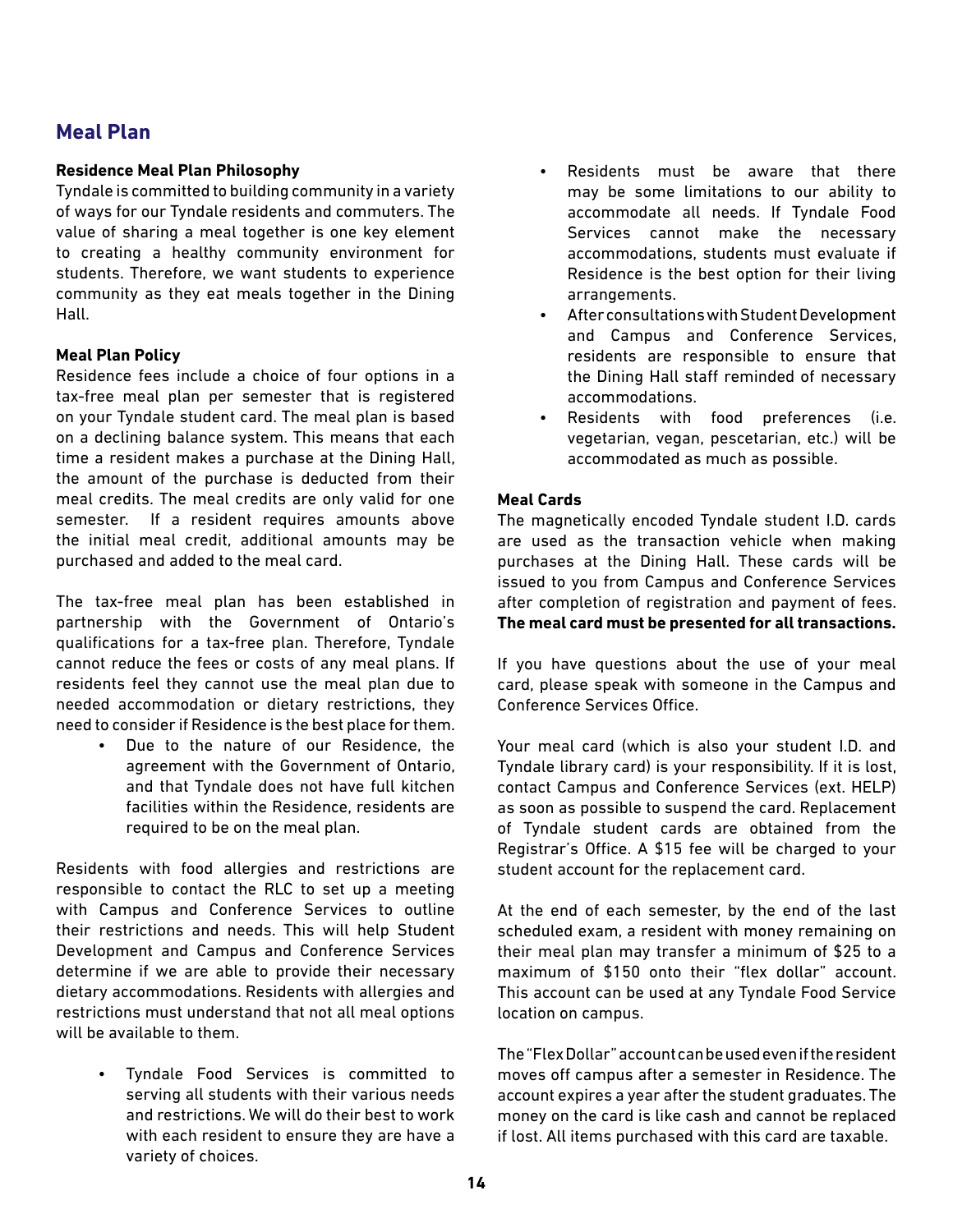#### <span id="page-14-0"></span>**Dining Hall**

The Dining Hall is located in F200. It is be open seven days a week during the Fall and Winter semesters. The normal schedule is as follows (hours subject to change):

| <b>Monday - Friday</b> |                                    |
|------------------------|------------------------------------|
| <b>Breakfast</b>       | $7:30$ am - 10:00am                |
| Lunch                  | $11:00am - 1:30pm$                 |
| Dinner                 | $4:30 \text{pm} - 6:45 \text{pm}$  |
| Grab'n'Go              | $6:45$ pm – $8:30$ pm              |
|                        |                                    |
| <b>Saturday</b>        |                                    |
| Brunch/Grill           | $11:00am - 2:00pm$                 |
| Grab'n'Go              | $2:00$ pm – 6:45pm                 |
|                        |                                    |
| <b>Sunday</b>          |                                    |
| Grill                  | $12:00 \text{pm} - 6:45 \text{pm}$ |

During the academic year, Tyndale sponsors a number of events in the Dining Hall. As a result, on occasion the Dining Hall may not be available for a sit-down meal. At these times written notice will be posted, and emails sent to Residence students.

#### **Lamp Post Cafe**

The Lamp Post Café will not be available for the academic year 2021-2022.

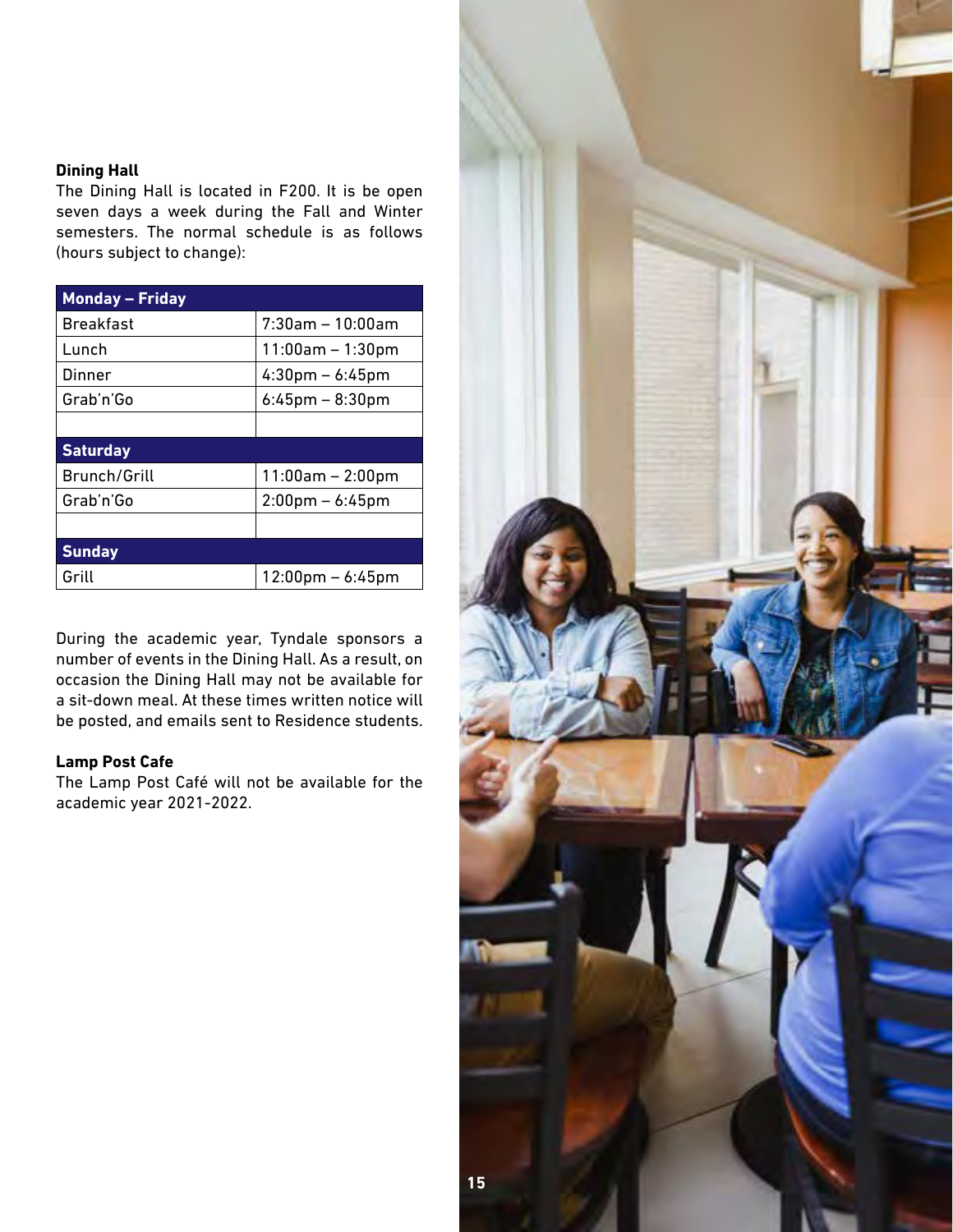## <span id="page-15-0"></span>**Residence Maintenance**

#### **Custodial Services**

Tyndale employs a cleaning company to provide cleaning services on every level of the school, along with the hallways and washrooms of the Residence floors.

Residents can expect the custodial team to:

- 1. Clean the washrooms and showers, located in the Residence halls, once a day, except Sundays.
- 2. Trash to be picked up from the trash room and kitchenettes once a day, except Sundays.
- 3. Maintain the hallways, lounges, and kitchenettes cleaning services.
	- However, they are not responsible to pick up after residents. The custodial team clean around residents' messes as necessary.
	- Residents are expected to remove all belongings, papers, books, wrappers, food, bottles, garbage, etc. from public and shared spaces. This allows the cleaning staff to use their time effectively.

There are two cleaning crews that work in the building. The day crew takes care of Residence cleaning and general cleaning as needed around the building. In order to maintain privacy, female custodians will stay off the male dorm floors until after 12:00 pm; likewise, male custodians will stay off of the female dorm floors until after 12:00 pm. The night crew looks after cleaning of the general building. They are not permitted to let anyone into the building under any circumstance.

#### **Maintenance Requests**

Tyndale's Maintenance staff is dedicated to providing a safe living environment for all residents. Maintenance is responsible for issues relating to:

- Lighting
- Plumbing
- Building structure
- Heating & Cooling
- **Furniture**

Residents need to contact the RLC when they need the attention of maintenance. Please list the issue, its location, and room number for the RLC to pass onto the Maintenance crew.

> • Clogged toilets are not the responsibility of the maintenance staff, but the residents' responsibility.

The maintenance crew will attend to the issue as soon as possible, unless it is urgent or an emergency (such as flooding).

- If access to your room is required, please be aware that the crew will likely be in your room during the day (between 9am – 4pm).
- Maintenance will not enter a room without knocking first. If possible they will try and schedule a time with the resident for cases where there is more than one issue.

Weekend or after hour needs:

- Residents can always go to their RA, the RLC, or Security with an urgent maintenance request.
- All Urgent needs will be dealt with as soon as possible.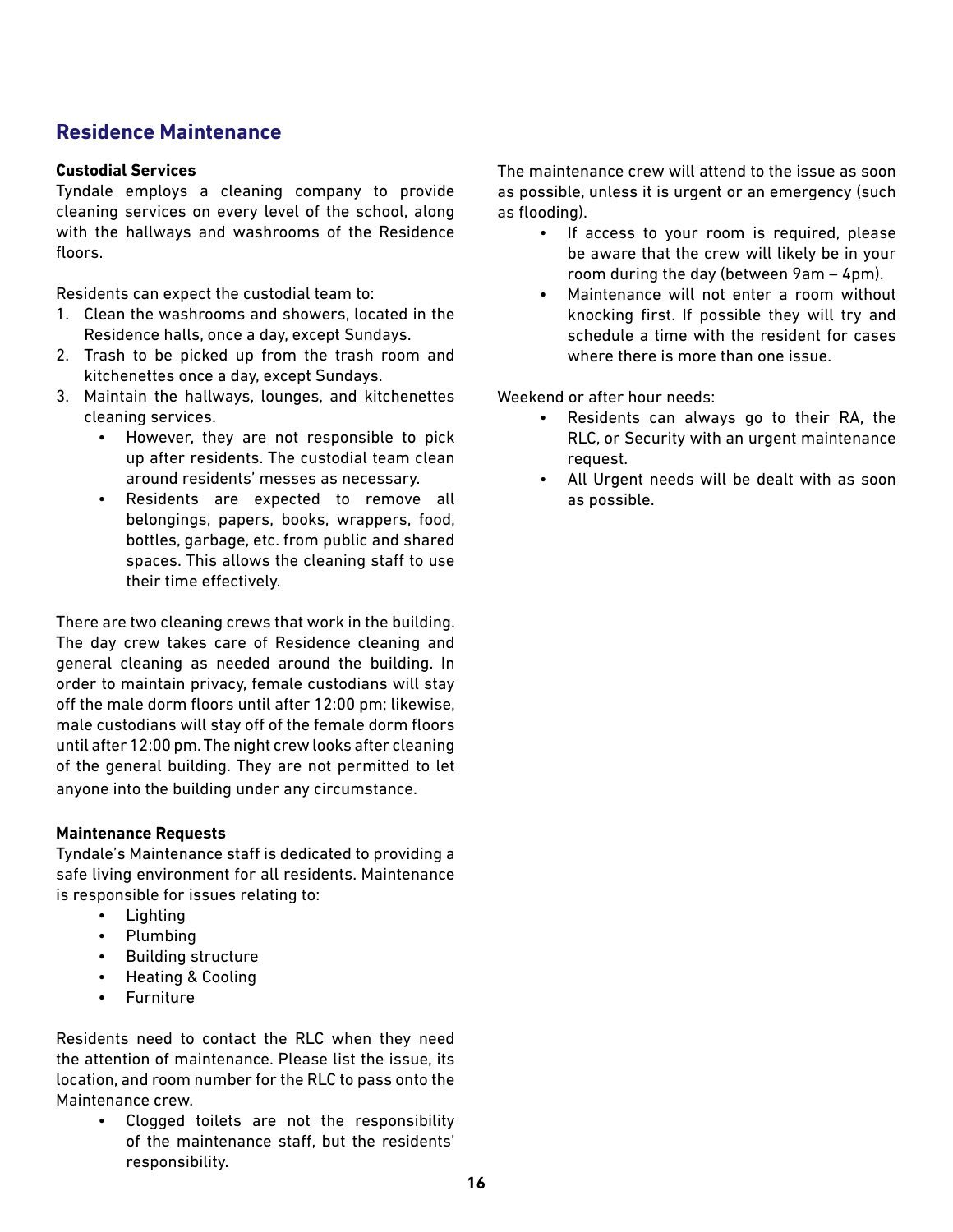## <span id="page-16-0"></span>**Residence Hours for Regular Halls (subject to change due to COVID-19 protocols)**

#### **Open-Hall Hours**

Open-Hall hours provide residents with an opportunity for men to visit the women's floors and halls and viceversa. This is overseen by the Residence Team.

| Monday    | 2:00 - 11:00PM   |
|-----------|------------------|
| Tuesday   | $2:00 - 9:00$ PM |
| Wednesday | 2:00 - 11:00PM   |
| Thursday  | $2:00 - 11:00PM$ |
| Friday    | $2:00 - 11:00PM$ |
| Saturday  | 2:00 - 11:00PM   |
| Sunday    | $2:00 - 11:00PM$ |

These open hours apply throughout the Fall and Winter semesters including Reading Breaks and exam week. Open hall hours are cancelled during the Christmas holiday.

Open hall hours for the upper year quads are the same as the resident floors. Residents within the apartments are expected to obey the open hall hours and the quiet hours of the floors they are located on. For questions please contact the RLC.

Residents are expected to respect the open hall hours.

- RAs will remind residents of the hours when they are found outside of the designated time. Second offenses will result in the resident(s) receiving a written reminder from the RLC.
- Residents who repeatedly disregard the hours will meet with the RLC and their open hall privileges will be revoked for a determined time period.

For open hours of other areas of the campus, see Campus Access and Open Hours found in the Student Handbook.

#### **Open-Room Hours**

Open room hours are not the same as open hall hours. Due to the fire regulation, all Residence doors must remain closed. Therefore, we have open room hours when residents can invite members of the opposite sex into their rooms.

| Monday    | 7:00 - 11:00PM                |
|-----------|-------------------------------|
| Tuesday   | <b>Closed for Dorm Events</b> |
| Wednesday | 7:00 - 11:00PM                |
| Thursday  | 7:00 - 11:00PM                |
| Friday    | $7:00 - 11:00$ PM             |
| Saturday  | 7:00 - 11:00PM                |
| Sunday    | $7:00 - 11:00$ PM             |

Fire regulations require all Residence doors to remain closed at all times.

- Any Toronto Fire Services fines incurred to Tyndale due to violations and negligence by residents will be the resident's responsibility.
- RAs will remind residents of the hours when they are found outside of the designated time. Second offenses will result in the resident(s) receiving a written reminder from the RLC.
- Residents who repeatedly disregard the hours will meet with the RLC and their open room privileges will be revoked for a determined time period.

No one of the opposite sex is permitted in a residential room occupied by someone of the opposite sex except during open room hours.

Residents are not permitted to lock their doors when they have someone of the opposite sex in their rooms.

- RAs will remind residents of this Residence standard if residents are found to have violated it Second offenses will result in the resident(s) receiving a written reminder from the RLC.
- Residents who repeatedly disregard the standard will meet with the RLC and their open room privileges will be revoked for a determined time period.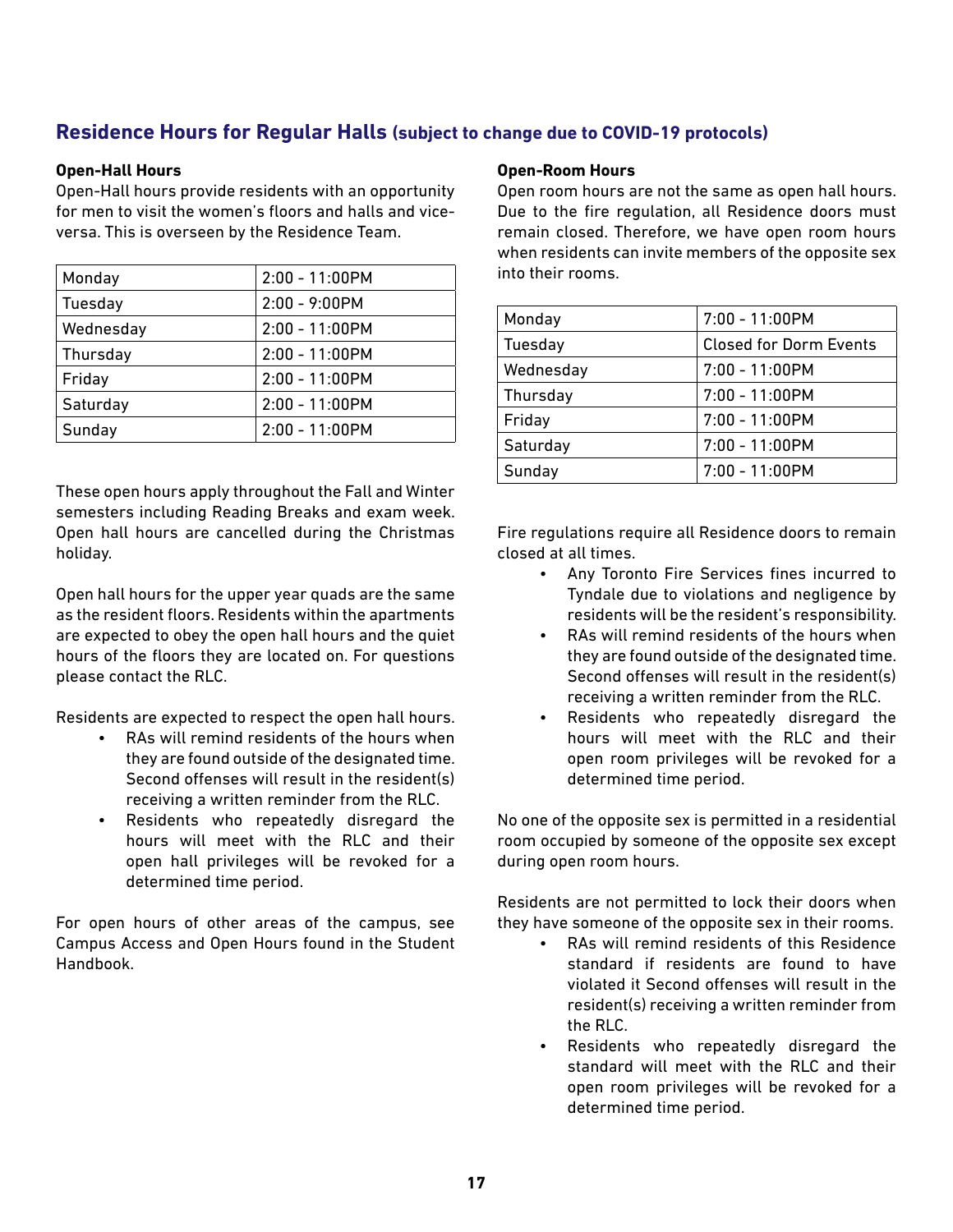## <span id="page-17-0"></span>**Residence Hours for Regular Halls continued**

#### **Quiet Hours**

Out of a desire to have quiet times for studying and sleeping, and out of respect for one another, certain times are set aside for all-Residence quiet hours:

| <b>Dorm Quiet Hours</b> |                        |
|-------------------------|------------------------|
| Sunday - Thursday       | $11:00$ PM $-$ 9:00 AM |
| Friday - Saturday       | 12:00 AM - 10:00 AM    |
| Exam weeks              | $9$ PM – $9$ AM        |

During these times, we ask residents to refrain from excessive noise that would disturb others. Courtesy for fellow residents should be shown at all times, as well as for people in our neighbourhood. Please always adjust the volume levels to appropriate levels. This includes but is not limited to: music you listen to in your room, viewing habits, musical instruments being played in lounges or Residence rooms, debates or other lively conversations, and other things which can easily become loud.

- 1. Residents are expected to keep their music at a very low volume during quiet hours so as not to bother those living across, beside, underneath, and above them.
- 2. Residents are to refrain from running and talking in the hallways during quiet hours in order that others are not disturbed or awakened.
- 3. Residents need to be aware that the stairwells are not soundproof and can disturb residents whose rooms are near them. Please refrain from singing, playing instruments, or making other loud noises in the stairwell during quiet hours.

Responsibility for addressing problems with noise lies first with each member of the Residence community. Should a problem continue, and you have not been successful in dealing with it, bring your concern to the RAs.

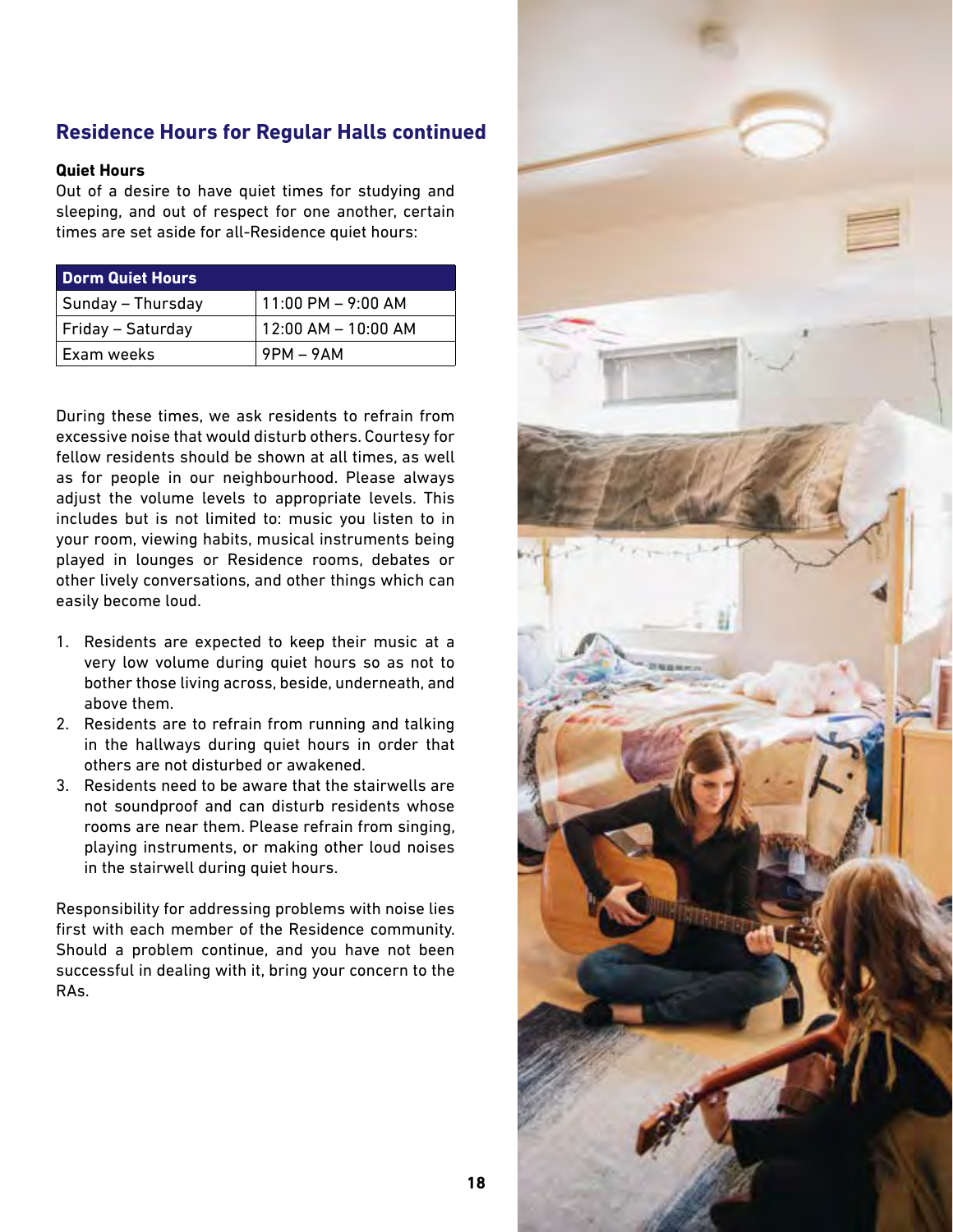### <span id="page-18-0"></span>**Residence Guest Policy (subject to change due to COVID-19 protocols and policies)**

Residents are permitted to invite guests (current Tyndale students or family and friends) to stay overnight in their rooms. A guest may stay in Residence for up to 5 days a month. Three of those 5 days are free. The remaining 2 days are \$15/night. Guests/commuters who may need to stay longer than the allowed 5 days must receive permission from the RLC before being allowed to remain on campus. The policies set in place are for safety of the community and to abide by the code set by the Ontario Fire Marshal.

- 1. No one is permitted to stay overnight anywhere on campus without pre-arrangement.
- 2. No one may sleep in lounges.
- 3. All guests are under the same Residence regulations as residents. Residents acting as hosts are responsible for the actions of their guests.
- 4. Residence rooms do have capacity for how many people can sleep in a room at one time.
	- Single rooms are permitted two people total overnight.

#### **Guests of Residents (Commuters, Family, and Friends)**

Residents are responsible for the guest that they invite to stay in Residence.

- Residents must ensure that their guest is aware of the policies set in place and ensure that they adhere to these policies.
- Resident's guests that do not uphold policies may result in the removal of such privilege into the future.

Residents must sign in their guest at Reception between the hours of 4:00pm-8:30pm on weekdays, between 9:00am-5:30pm on Saturday, and between 11am-2:30pm on Sunday. **Guests cannot be registered after the notes times – NO EXCEPTIONS.** 

• Residents who do not sign in their guests and permit them into Residence will result in a fine of \$100 fee for a first offence and up to \$250/offence thereafter. The guest will also be charged the guest room rate for that night. In all cases, the resident's privilege to hosts guests will be reviewed by Student Development.

Guests/commuters are required to be present with the resident when registering.

If a resident forgets to sign in their guest before 8:30 PM, please do not contact the Wincon security officer or the RLC as this is not an emergency and the officer cannot sign in a guest during the night.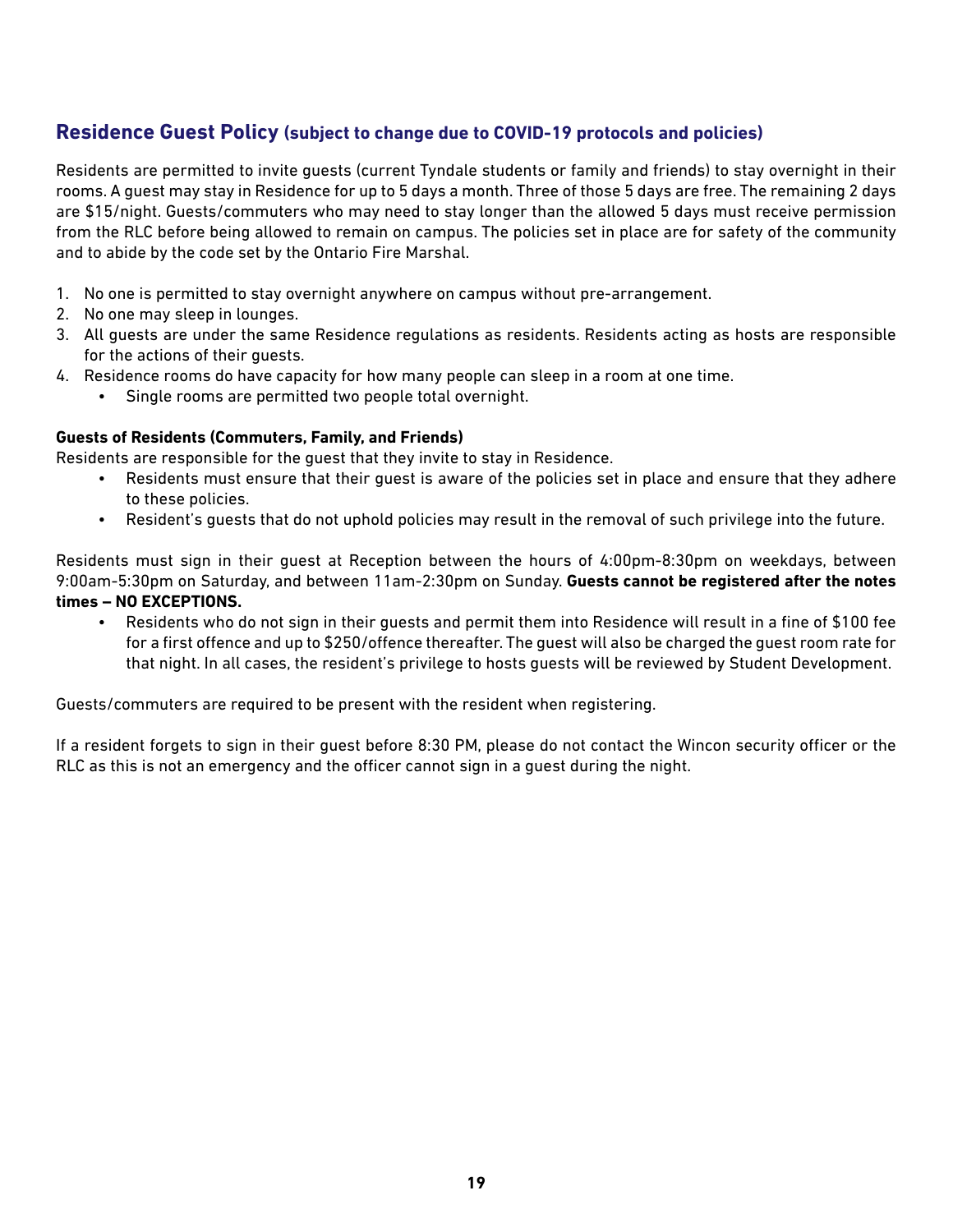## <span id="page-19-0"></span>**Health & Safety**

### **Residence Health Policy**

Further information on COVID-19 protocols and procedures will be detailed for all residents before the Fall 2021 term.

Residents are responsible for their own health care. The TRL team is available as resources as well as any care and support that they can provide. **In all mental and physical emergencies, 911 will be called.** The Residence team have resources at their disposal for residents that are looking for mental and physical health care.

All residents are required to have valid health/medical insurance for the duration of their stay in Residence prior to moving in.

- All Residents need to have their medical card with them at Tyndale. Doctor's offices, walkin clinics, and hospitals require the original medical card from all Canadians. Doctor's offices, walk-in clinics, and hospitals will charge patients that do not have their information.
- International students must have their health insurance card or information with them. Dean George Sweetman is the contact person at Tyndale for all information on their health insurance. You can contact Dean Sweetman at [gsweetman@tyndale.ca](mailto:gsweetman@tyndale.ca) or extension 6743.

Residents with chronic mental or physical illness or disorders are encouraged to talk with the Accessibility Specialist in the Centre for Academic Excellence to discuss their preferences for care in situations when they have an episode that is linked to their illness or disorder. The Specialist can be reached by email at [accessiblityservice@tyndale.ca.](mailto:accessiblityservice@tyndale.ca. )

• Residents who are comfortable sharing with their roommate, RA and RLC about their condition and needs for success are welcome to share what they feel is necessary.

Residents are required to make their own appointments for any medical needs. Members of the Residence team can provide various options and recommend places at the resident's request.

- Residents must find their own way to their appointments. Listed below is a list of walk-in clinics in the area that are either within walking distance or via public transit. Residents may also contact a taxi, Uber, or a friend to get them to their location.
- **• RAs, the RLC, and Tyndale are not responsible for making appointments or getting residents to their appointments.**

In cases of emergency an ambulance will be called for the resident and the RLC will be notified.

- The RLC will automatically contact a resident's parents/guardians if they are under 18.
- The RLC will request permission from all residents, over 18, to contact their parents/ guardians. If the resident in unconscious the RLC will automatically contact the residents' parents/guardians.
- Students, RAs, and the RLC are not required to drive residents to the hospital for emergencies.
- Residents may ask their RA or close friend to go with them to the hospital.
	- Students accompanying their friend to the hospital are responsible to contact their professors if they are not able to attend their classes.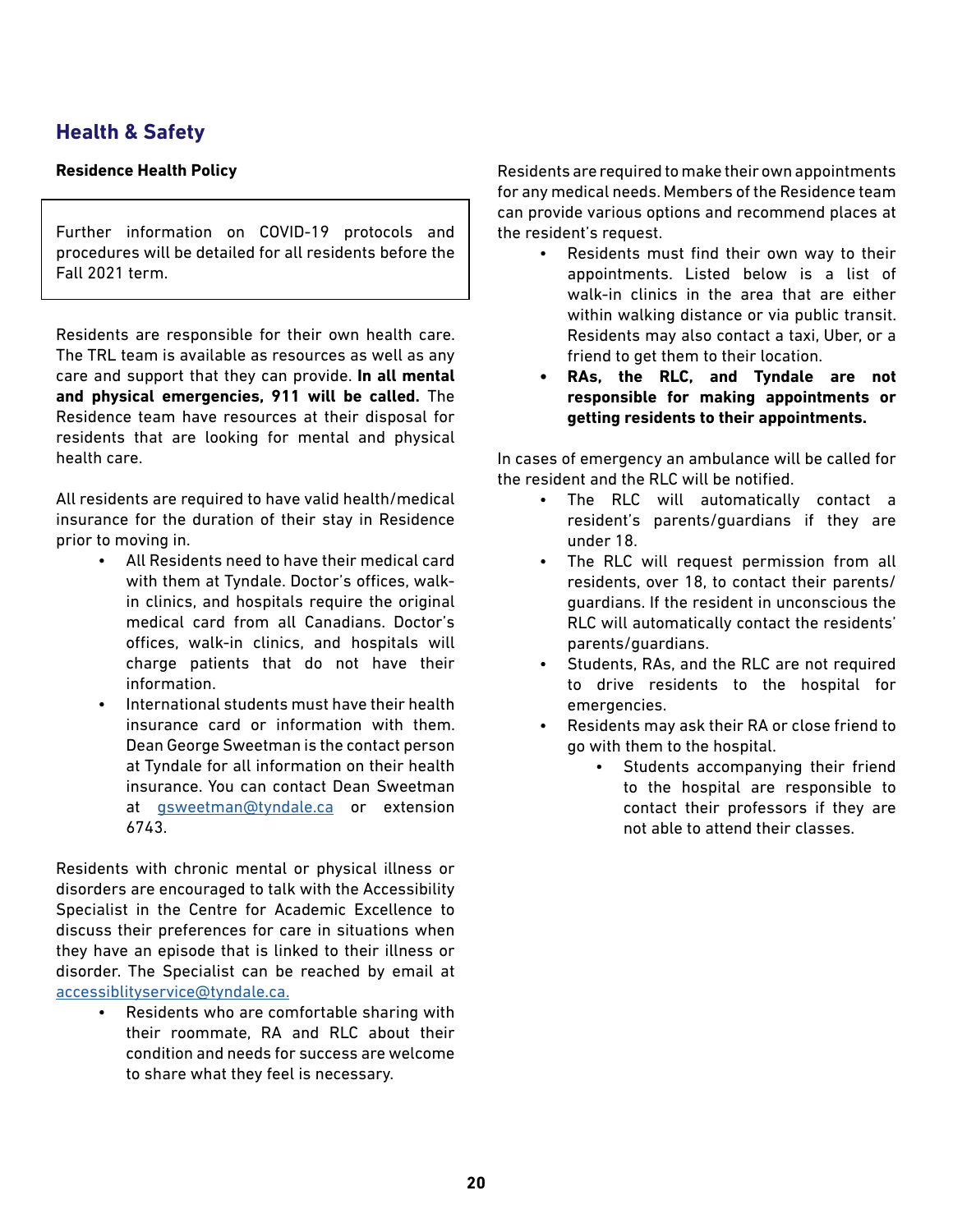#### <span id="page-20-0"></span>**Mental Health & Physical Illness**

We are dependent upon the integrity of the individual to verify at the time of admission to the community that they are physically and emotionally fit to fulfill their residential and community responsibilities. We recognize that physical and emotional conditions may change and there are policies in place to assist in dealing equitably with such changes.

Residents with mental health concerns are directed to Tyndale's Counselling Services. From there they can connect residents with further help if needed. Licensed therapists work with clients of all ages, backgrounds, cultures, and all walks of life. They can help with anxiety, depression, stress, trauma, and other issues.

- Full time students receive 10 free sessions in an academic year. After that there is a minimal charge for every session.
- For mental health urgent needs and emergencies 911 will be called.

#### **Health Care Providers**

It is up to the resident to set appointments and/ or get to a walk in clinic for all minor illnesses and routine medical needs. We advise residents to make appointments at clinics when possible. While there are walk-in clinics in the area, they can often have long waits. Appointments will allow a resident to see a doctor much faster than waiting at a clinic. **Tyndale will call 911 for all emergencies.**

MD Home Call will send a doctor to you. Fill out their form at [www.mdhomecall.com](http://www.mdhomecall.com), or call

**416.322.3303** and a doctor will be sent to your location. **For all emergencies 911 will be called.**

#### **Unsure of what your symptoms mean?**

Call Telehealth at **1.866.797.0000**. They will let you know if you need to go to emergency or just make an appointment with a doctor.

**How it works:** When you call, a Registered Nurse will ask you to answer questions so they can assess your health problem and give you advice. Telehealth Ontario nurses will not diagnose your illness or give you medicine. They will direct you to the most appropriate level of care or may put you in contact with a health professional who can advise you on your next steps.

The nurse will help you decide whether to:

- handle a problem yourself
- visit your doctor or nurse practitioner / Walk in clinic
- go to a hospital emergency room

We advise residents to make appointments at clinics when possible. While there are walk-in clinics in the area, they can often have long waits. Appointments will allow a resident to see a doctor much faster than waiting at a clinic.

#### **Walk In Clinics:**

- Wardenwood Health Clinic: 3319 Bayview Ave (at Bayview and Cummer, by the CIBC), 647. 344.8488. 10 min walk south on Bayview at the strip mall at Bayview and Cummer. Walk in clinic hours Monday to Friday 10am – 7pm; Saturday 10am – 4pm.
- Yonge-Cummer Medical Clinic: 5925 Yonge St., North York, PH: 647.54.-8184, 21 min. transit ride on TTC. It is located West on Cummer from Tyndale.
- MCI The Doctor's Office: 203-300 John St. Thornhill. PH 905.764.0188, 25 min. transit ride on the YRT. It is located just north of Tyndale off Bayview.

#### **Doctors' Office:**

International Health Institute: 4000 Leslie St., PH: 416.494.7512. Tyndale has a good relationship with the doctors at this clinic. It is also right across from North York General Hospital.

#### **Emergency Care:**

- North York General Hospital: 40001 Leslie St., North York. PH: 416.756.6000
- In emergencies we call 911 for an ambulance. In such situations, residents are generally brought to this hospital for care.

See the Health Policies information in the Student Handbook for further health policies.

The safety of residents at Tyndale University is of utmost importance. Tyndale has a security program to ensure the facility is well-secured against unauthorized entry.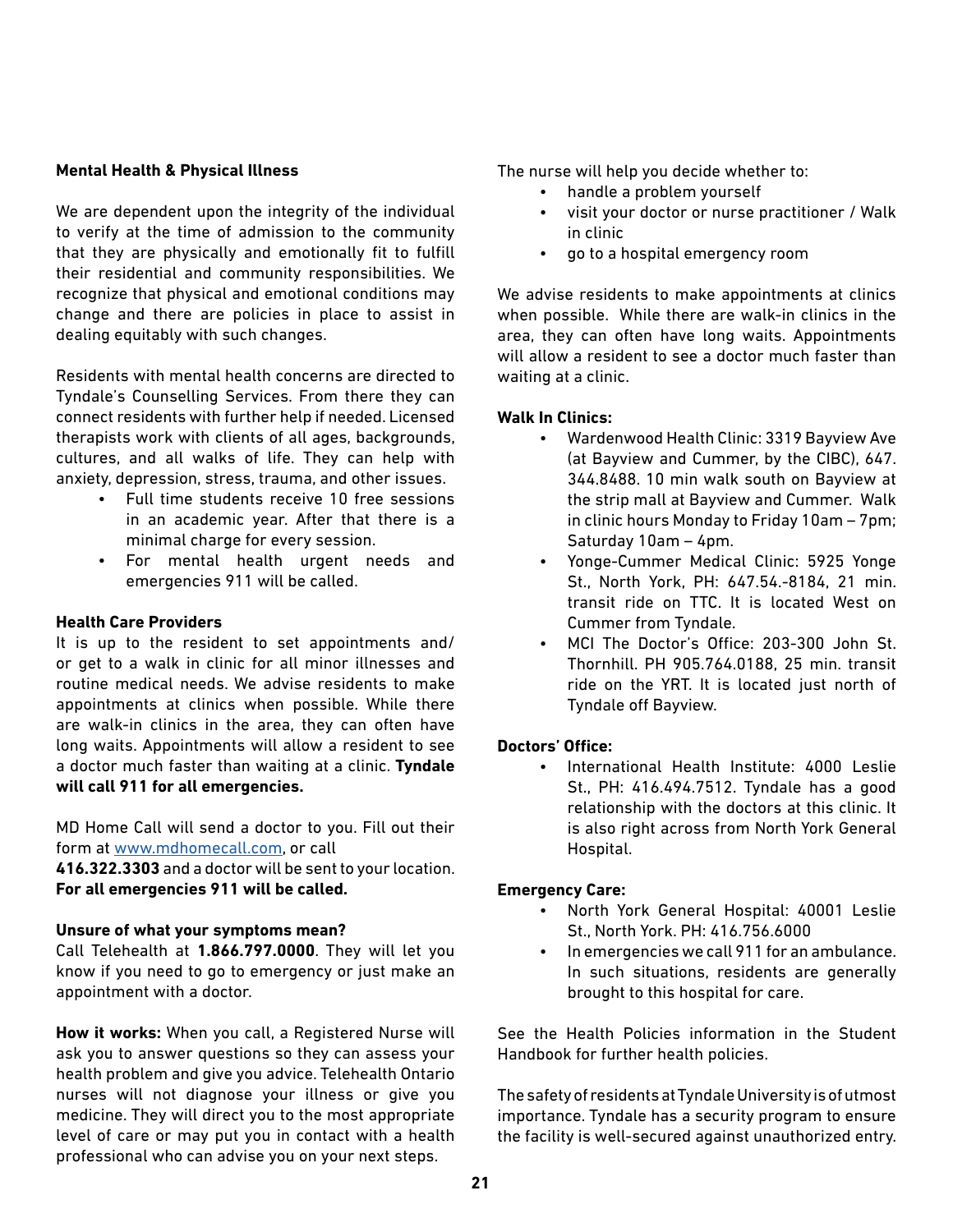## <span id="page-21-0"></span>**Health & Safety continued**

#### **Security Access Card**

Tyndale strives to provide residents with a safe living environment. The outside doors and entry-ways to Residence are locked electronically and require a key card for entry. We also have contracted with Wincon Security for after-hour and weekend security services.

Residents must carry their Student ID with them at all times. Your Student ID is also your security access card that allows you entry into the building 24 hours a day. To access the residents' floors you will need your Student ID. The doors to the Residence are locked 24 hours a day and elevator access to the Residence floors is only accessible with the Student ID for residents.

The main doors to the Tyndale campus are unlocked as of 7:00 am and a receptionist is on duty until 9:00 pm daily. After 11:00 pm, residents must access the building either through the main doors or the door at the north end of the building.

#### **Wincon Security**

At Tyndale, security officers from Wincon Security are on duty in order to provide security and assistance during the evening and night hours and on weekends. Their on-duty hours:

**Monday – Friday** 4:30PM – 8:00AM, **Weekend:** 24 hours

The security officer plays a major role in any emergency situation outside of regular office hours by providing leadership in these situations. To reach the on-duty security officer call 416-991-8095 or ext. 2222 from any campus phone.

Violation of the security program, whether by loaning an access card, using an access card issued to another, propping doors open, or entering the building by other than approved routes and means, or assisting others in doing so, is taken very seriously. Persons in violation of the security program will be assessed a fine of \$200 for the first offence. A subsequent offence will result in a second \$200 fine and suspension from Residence.

**Residence security regulations require that residents lock their doors when their room is left unoccupied. It is also required that your name (or guest's name) and room number be provided to the security officer upon request.**

#### **Residents' Privacy**

Tyndale recognizes the importance of privacy and is committed to supporting this right. Residents are not permitted to enter another resident's room without the knowledge and permission of the occupant(s). Tyndale staff and Wincon Security Officers are not permitted to provide room access except to the resident occupying that room, or in consultation directly with the occupant.

There are times however, when it is necessary to enter a Residence room for maintenance purposes or to enforce other policies for the safety and well-being of the greater Residence community. For this purpose, Tyndale adheres to the following guidelines for the privacy of the individual, and safety and well- being of the entire community:

- 1. Any entry into a resident's room by Tyndale staff for reasons of room improvements or facility maintenance will occur with the prior notification of the resident (written notice, via email or letter, if possible).
- 2. Any entrance of a Residence room that is deemed an emergency will not require notice, but notice will be given if possible. These include emergency maintenance and when there is concern for the safety and well-being of the Tyndale community or residents. This includes any concerns given about the health and care of an Emotional Support Animal.
- 3. Entry notice does not need to be given if reasonable cause exists for search and seizure. Examples of reasonable cause are cooking equipment (kettles, toasters, rice cookers, etc.) This type of institutional violation is serious and constitutes putting the community at high risk for fires and electrical damage. Rooms may be searched for such items which will be seized and held by Tyndale. With incidents of serious violation, the individual will be required to move out. Any search of a resident's room and the subsequent seizure of illegal items will be conducted by a representative of each of the following departments: Campus Operations and the Student Development Department.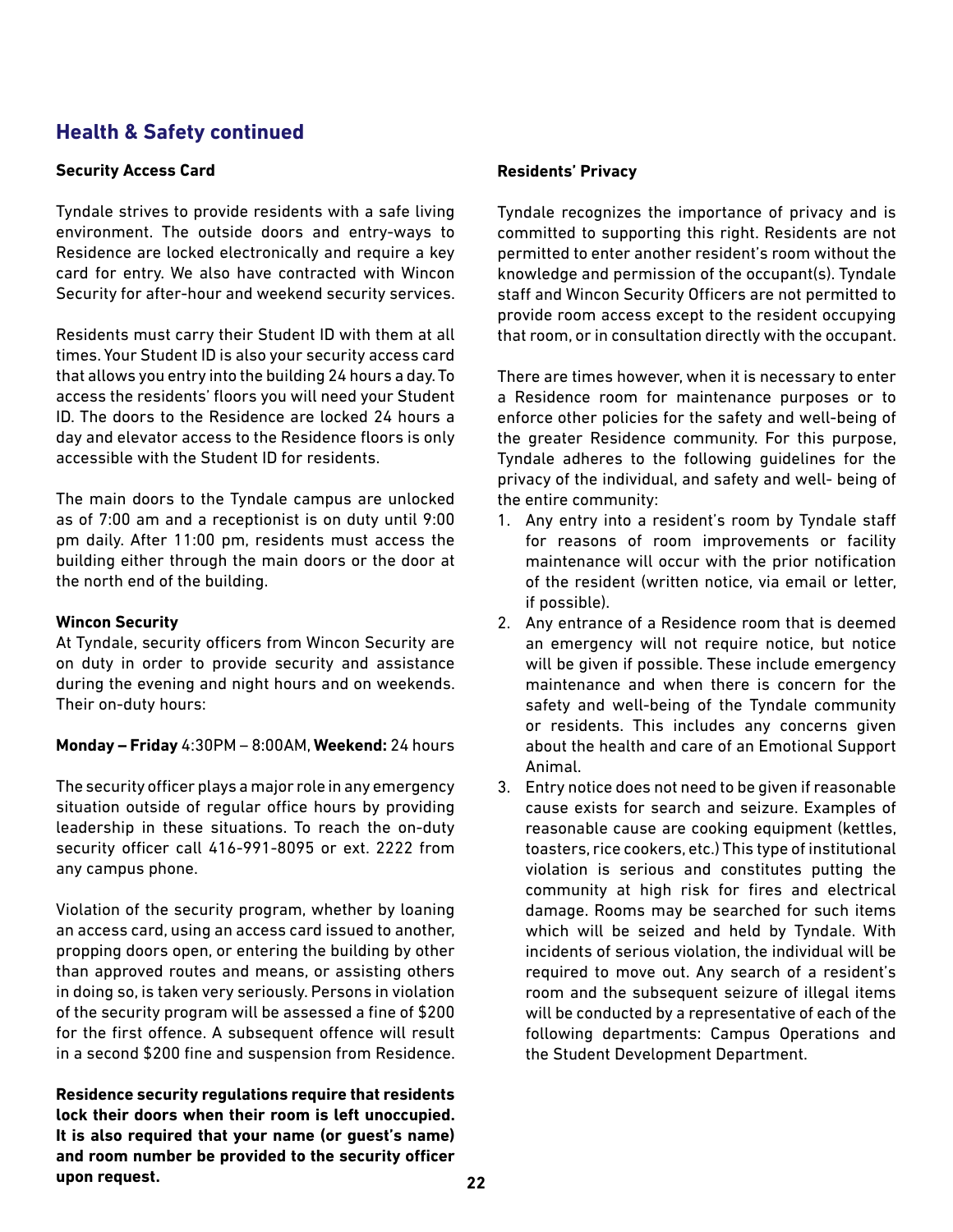#### <span id="page-22-0"></span>**Process when there are Roommate Challenges**

Student Development has a system that pairs roommates based on their lifestyles (e.g. their cleanliness, when they go to bed, and even music preference, etc.), we recognize that this formula is not always perfectly successful in roommate pairings. There is a lot more to living with another person than what is indicated on the residence application.

If you find that you are struggling to live well with your roommate, please review our process below. Tyndale recognizes these situations can be sensitive, and can impact your daily living. Therefore we have put these steps in place to ensure that you feel safe and comfortable in your living space. The process follows the redemptive discipline guidelines found in the Student Handbook. While this is not about discipline, the process of conflict management is appropriate in this situation as well.

**Step 1: Student to student:** speak to your roommate about the issue(s) in a calm and respectful manner.

> If you need tips on how to have this conversation appropriately, please discuss it with your RA.

**Step 2: Talk to your RA:** If talking to the roommate does not prove to alleviate stress, then come to your RA or the RD.

- In this step we will provide options such as guided conversations with either the RA or the RLC present with both roommates.
- Your RA may consult with the RLC on the best course of action and bring them into the conversation.

**Step 3: Student Development:** If all restorative options have been exhausted and the relationship cannot be restored, Student Development will then look at all the options that will allow both residents to live well in Residence. Changing rooms is only considered as a last option, and then, only if space is available. Student Development expects both roommates to be open to the suggested changes. Student Development recognizes that living with a roommate requires adjustment, respect, and consideration for the other person. We will work with each resident to help them live well with a roommate.

UNIVERSI **YND** IVERSITY